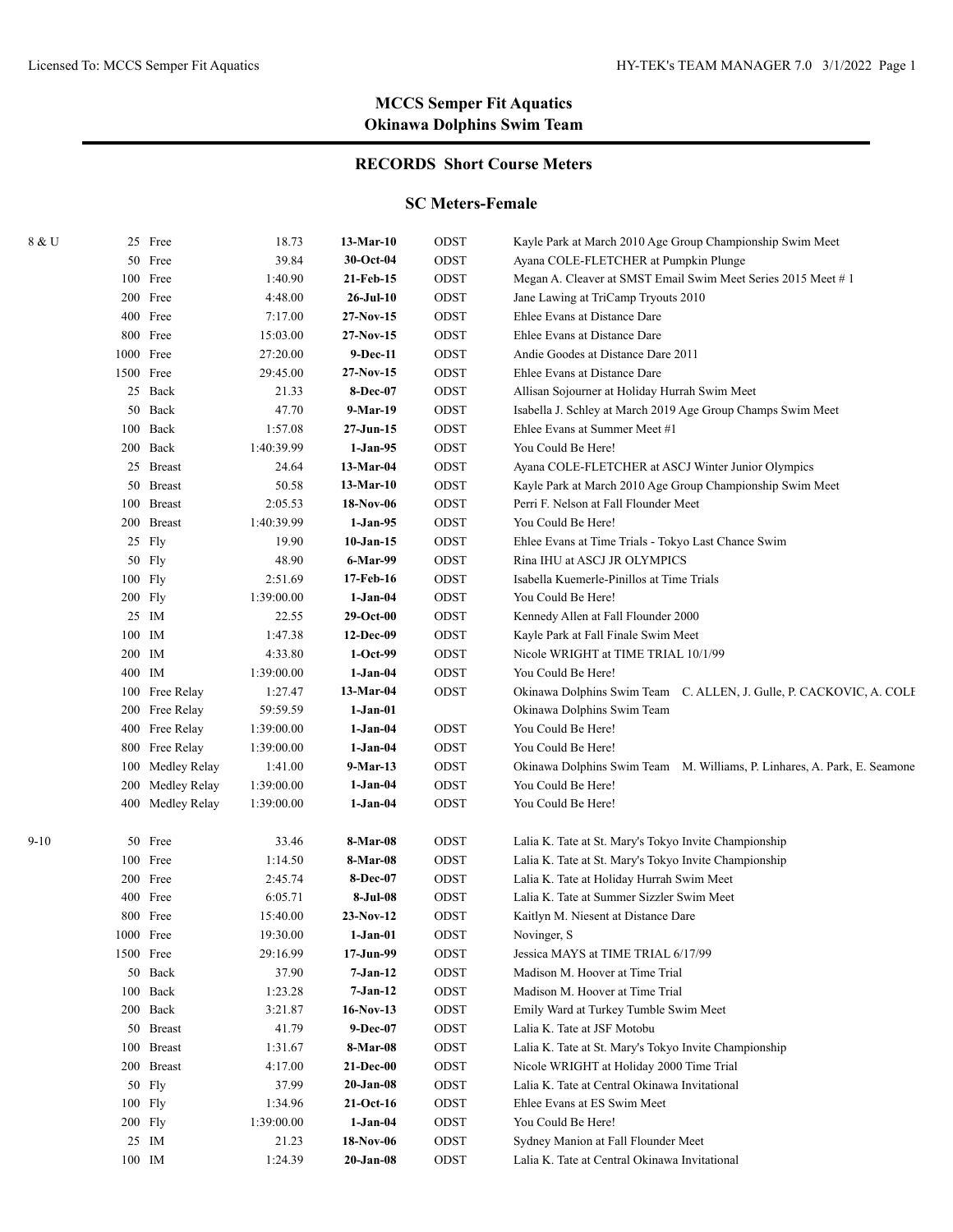| $9 - 10$  | 200 IM           | 3:02.18    | 8-Mar-08    | ODST        | Lalia K. Tate at St. Mary's Tokyo Invite Championship                    |
|-----------|------------------|------------|-------------|-------------|--------------------------------------------------------------------------|
|           | 400 IM           | 1:39:00.00 | $1-Jan-04$  | ODST        | You Could Be Here!                                                       |
|           | 100 Free Relay   | 1:11.12    | 10-Mar-01   | ODST        | Okinawa Dolphins Swim Team N. WRIGHT, A. Zulock, S. Novinger             |
|           | 200 Free Relay   | 2:31.90    | 8-Mar-08    | ODST        | Okinawa Dolphins Swim Team L. Tate, L. Clark, A. Sojourner, A. Sojourner |
|           | 800 Free Relay   | 1:39:00.00 | $1-Jan-04$  | ODST        | You Could Be Here!                                                       |
|           | 100 Medley Relay | 1:14.90    | $1-Jan-00$  | ODST        | 2000                                                                     |
|           | 200 Medley Relay | 2:59.96    | 9-Mar-13    | ODST        | Okinawa Dolphins Swim Team E. Ward, J. Lawing, E. Thompson, K. Adamiec   |
|           | 400 Medley Relay | 1:39:00.00 | $1-Jan-04$  | ODST        | You Could Be Here!                                                       |
| $11 - 12$ | 50 Free          | 29.82      | 13-Mar-10   | ODST        | Lalia K. Tate at March 2010 Age Group Championship Swim Meet             |
|           | 100 Free         | 1:05.96    | 15-Mar-14   | $\rm{ODST}$ | Evey Thompson at March 2014 Age Group Championship Swim Meet             |
|           | 200 Free         | 2:22.50    | 13-Mar-10   | ODST        | Lalia K. Tate at March 2010 Age Group Championship Swim Meet             |
|           | 400 Free         | 4:57.88    | $21-Nov-14$ | ODST        | Madison M. Hoover at Tigersharks Invitational Swim Meet                  |
|           | 800 Free         | 11:40.00   | 28-Nov-14   | ODST        | Madison M. Hoover at Distance Dare                                       |
|           | 1000 Free        | 15:31.00   | 9-Dec-11    | ODST        | Meagan V. Quispe at Distance Dare 2011                                   |
|           | 1500 Free        | 22:03.00   | 28-Nov-14   | ODST        | Madison M. Hoover at Distance Dare                                       |
|           | 50 Back          | 35.57      | $22-Apr-07$ | ODST        | Samantha Cohn at JSF West Japan Preliminary Meet                         |
|           | 100 Back         | 1:16.81    | 15-Mar-14   | ODST        | Madison M. Hoover at March 2014 Age Group Championship Swim Meet         |
|           | 200 Back         | 2:44.02    | $21-Nov-14$ | ODST        | Madison M. Hoover at Tigersharks Invitational Swim Meet                  |
|           | 50 Breast        | 37.57      | 13-Mar-10   | ODST        | Lalia K. Tate at March 2010 Age Group Championship Swim Meet             |
|           | 100 Breast       | 1:21.76    | $13-Mar-10$ | ODST        | Lalia K. Tate at March 2010 Age Group Championship Swim Meet             |
|           | 200 Breast       | 2:58.37    | 22-Apr-07   | ODST        | Samantha Cohn at JSF West Japan Preliminary Meet                         |
|           | 50 Fly           | 32.90      | 13-Sep-15   | ODST        | Sam Duenas at JSS Awase                                                  |
|           | $100$ Fly        | 1:12.09    | 13-Mar-10   | ODST        | Lalia K. Tate at March 2010 Age Group Championship Swim Meet             |
|           | 200 Fly          | 3:09.18    | 7-Dec-13    | ODST        | Kat Ingebretsen at Season Finale Swim Meet                               |
|           | 25 IM            | 20.58      | 12-Dec-09   | ODST        | Lalia K. Tate at Fall Finale Swim Meet                                   |
|           | 100 IM           | 1:14.36    | 13-Mar-10   | ODST        | Lalia K. Tate at March 2010 Age Group Championship Swim Meet             |
|           | 200 IM           | 2:47.09    | 13-Sep-15   | ODST        | Sam Duenas at JSS Awase                                                  |
|           | 400 IM           | 6:30.87    | $7-Jul-09$  | ODST        | Lalia K. Tate at Summer Sizzler Swim Meet                                |
|           | 100 Free Relay   | 1:39:00.00 | $1-Jan-04$  | ODST        | You Could Be Here!                                                       |
|           | 200 Free Relay   | 2:10.40    | 15-Mar-14   | ODST        | Okinawa Dolphins Swim Team A. Schrader, J. Choi, E. Thompson, M. Hoover  |
|           | 400 Free Relay   | 5:11.02    | $1-Jan-99$  | ODST        | 1999                                                                     |
|           | 800 Free Relay   | 1:39:00.00 | $1-Jan-04$  | ODST        | You Could Be Here!                                                       |
|           | 100 Medley Relay | 1:39:00.00 | $1-Jan-04$  | ODST        | You Could Be Here!                                                       |
|           | 200 Medley Relay | 2:28.50    | 13-Mar-10   | ODST        | Okinawa Dolphins Swim Team J. Parke, L. Tate, C. Vietas, M. Quispe       |
|           | 400 Medley Relay | 6:03.81    | $1-Jan-02$  | ODST        | 2002                                                                     |
| $13 - 14$ | 50 Free          | 28.82      | $13-Mar-10$ | ODST        | Brianna M. Mount at March 2010 Age Group Championship Swim Meet          |
|           | 100 Free         | 1:02.84    | $13-Mar-10$ | ODST        | Brianna M. Mount at March 2010 Age Group Championship Swim Meet          |
|           | 200 Free         | 2:18.63    | 14-Mar-15   | ODST        | Madison M. Hoover at Tokyo Winter Championships Swim Meet                |
|           | 400 Free         | 4:44.89    | 12-Mar-11   | ODST        | Alicia J. Carlin at Atsugi                                               |
|           | 800 Free         | 10:52.89   | 25-Jan-09   | ODST        | Thalia T. Tate at JSF Awase Preliminary for JOC Cup Meet                 |
|           | 1000 Free        | 15:08.00   | $25-Nov-16$ | ODST        | Jane Lawing at Distance Dare                                             |
|           | 1500 Free        | 21:34.00   | $3-Dec-10$  | ODST        | Alicia J. Carlin at ODST Distance Dare Foster 25m                        |
|           | 50 Back          | 33.65      | 14-Mar-15   | ODST        | Madison M. Hoover at Tokyo Winter Championships Swim Meet                |
|           | 100 Back         | 1:12.90    | $13-Mar-10$ | ODST        | Alicia J. Carlin at March 2010 Age Group Championship Swim Meet          |
|           | 200 Back         | 2:32.95    | 14-Mar-15   | ODST        | Madison M. Hoover at Tokyo Winter Championships Swim Meet                |
|           | 50 Breast        | 37.75      | $15-Nov-08$ | ODST        | Sammi Cohn at ODST Perky Turkey Tumble Swim Meet                         |
|           | 100 Breast       | 1:19.10    | 7-Mar-09    | ODST        | Sammi Cohn at Tokyo International Championships                          |
|           | 200 Breast       | 2:47.86    | 8-Mar-08    | ODST        | Sammi Cohn at St. Mary's Tokyo Invite Championship                       |
|           | 50 Fly           | 31.62      | $13-Mar-10$ | ODST        | Brianna M. Mount at March 2010 Age Group Championship Swim Meet          |
|           | $100$ Fly        | 1:09.33    | 11-Mar-17   | ODST        | Sam Duenas at 2017 AG Champs Swim Meet (QTS)                             |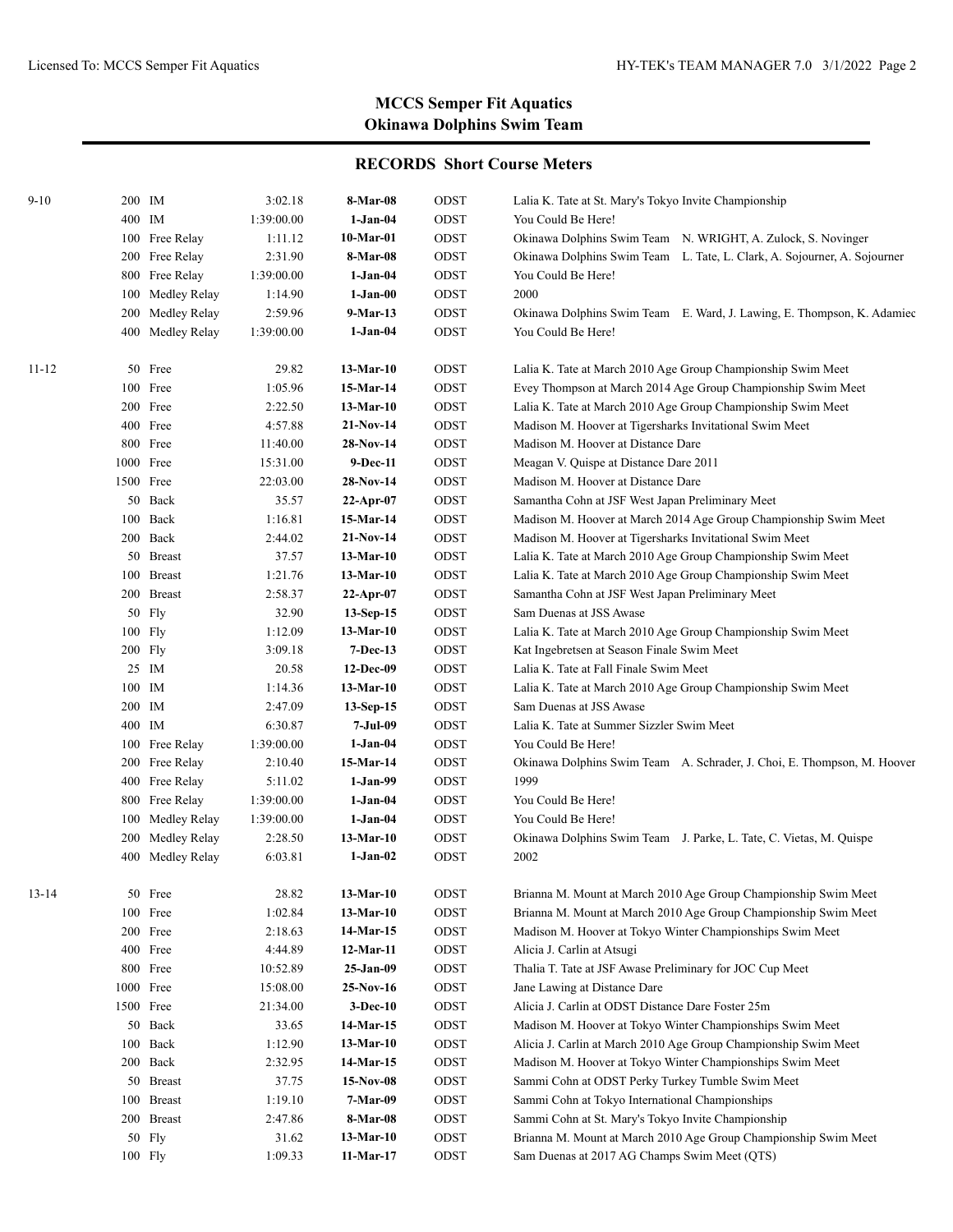| $13 - 14$ | 200 Fly   |                                  | 2:39.54            | $19-Jun-11$            | ODST         | Alicia J. Carlin at JSF Onoyama                                                          |
|-----------|-----------|----------------------------------|--------------------|------------------------|--------------|------------------------------------------------------------------------------------------|
|           |           | 25 IM                            | 20.02              | 27-Nov-04              | ODST         | Mary A. Schweers<br>at Fall Flounder                                                     |
|           | 100 IM    |                                  | 1:12.99            | 13-Sep-10              | ODST         | Alicia J. Carlin at Time Trial                                                           |
|           | 200 IM    |                                  | 2:35.16            | $20-Nov-10$            | ODST         | Alicia J. Carlin at 2010 Citi Invitational                                               |
|           | 400 IM    |                                  | 5:34.00            | $2-Feb-11$             | ODST         | Alicia J. Carlin at Time Trial                                                           |
|           |           | 100 Free Relay                   | 1:39:00.00         | $1-Jan-04$             | ODST         | You Could Be Here!                                                                       |
|           |           | 200 Free Relay                   | 2:05.74            | 21-Nov-09              | ODST         | Okinawa Dolphins Swim Team A. Carlin, M. Parke, J. Geist, C. Barcenas                    |
|           |           | 400 Free Relay                   | 4:20.25            | 13-Mar-10              | ODST         | Okinawa Dolphins Swim Team B. Mount, C. Barcenas, M. Parke, A. Carlin                    |
|           |           | 800 Free Relay                   | 1:39:00.00         | $1-Jan-04$             | ODST         | You Could Be Here!                                                                       |
|           |           | 100 Medley Relay                 | 1:39:00.00         | $1-Jan-04$             | ODST         | You Could Be Here!                                                                       |
|           |           | 200 Medley Relay                 | 2:14.82            | $13-Mar-10$            | ODST         | Okinawa Dolphins Swim Team C. Barcenas, M. Parke, A. Carlin, B. Mount                    |
|           |           | 400 Medley Relay                 | 5:45.89            | $1-Jan-98$             | ODST         | 1998                                                                                     |
| $15 - 18$ |           | 50 Free                          | 28.09              | 14-Mar-98              | ODST         | LAURA A. BRENNAN at WINTER JO 1998                                                       |
|           |           | 100 Free                         | 1:02.19            | 12-Mar-16              | ODST         | Rachel Carson at March 2016 Age Group Championship Swim Meet                             |
|           |           | 200 Free                         | 2:13.64            | 14-Mar-15              | ODST         | Rachel Carson at Tokyo Winter Championships Swim Meet                                    |
|           |           | 400 Free                         | 4:45.93            | 14-Mar-15              | ODST         | Rachel Carson at Tokyo Winter Championships Swim Meet                                    |
|           |           | 800 Free                         | 10:40.95           | 18-Oct-09              | ODST         | Thalia T. Tate at JSF Awase                                                              |
|           | 1000 Free |                                  | 13:45.00           | $1-Jan-00$             | ODST         | Stern, J                                                                                 |
|           | 1500 Free |                                  | 20:03.00           | 28-Nov-14              | ODST         | Rachel Carson at Distance Dare                                                           |
|           |           | 50 Back                          | 33.65              | 21-Feb-15              | ODST         | Heana H. Reed at Kadena vs. Kubasaki                                                     |
|           |           | 100 Back                         | 1:09.44            | 14-Mar-15              | ODST         | Natalie G. Finman at Tokyo Winter Championships Swim Meet                                |
|           |           | 200 Back                         | 2:27.34            | 14-Mar-15              | ODST         | Natalie G. Finman at Tokyo Winter Championships Swim Meet                                |
|           |           | 50 Breast                        | 40.09              | $12-Jan-03$            | ODST         | Chelsea Hamashin at JASF B & G                                                           |
|           |           | 100 Breast                       | 1:24.39            | 14-Mar-98              | ODST         | LAURA A. BRENNAN at WINTER JO 1998                                                       |
|           |           | 200 Breast                       | 2:58.74            | $10-Mar-18$            | ODST         | Maddie Sullins at 2018 AG Champs Swim Meet (QTS)                                         |
|           |           | 50 Fly                           | 30.63              | $1-Jan-00$             | ODST         | Stern, J                                                                                 |
|           | 100 Fly   |                                  | 1:06.48            | $21-Nov-14$            | ODST         | Rachel Carson at Tigersharks Invitational Swim Meet                                      |
|           | $200$ Fly |                                  | 2:28.24            | 12-Mar-16              | ODST         | Rachel Carson at March 2016 Age Group Championship Swim Meet                             |
|           |           | 25 IM                            | 20.69              | $13-Jul-19$            | ODST         | Veronica Broskovetz<br>at Summer Splash                                                  |
|           | 100 IM    |                                  | 1:12.61            | $21-Nov-14$            | ODST         | Rachel Carson at Tigersharks Invitational Swim Meet                                      |
|           | 200 IM    |                                  | 2:35.06            | 14-Mar-15              | ODST         | Natalie G. Finman at Tokyo Winter Championships Swim Meet                                |
|           | 400 IM    |                                  | 5:32.19            | 14-Mar-15              | ODST         | Natalie G. Finman at Tokyo Winter Championships Swim Meet<br>You Could Be Here!          |
|           |           | 100 Free Relay                   | 1:39:00.00         | $1-Jan-04$             | ODST         | Okinawa Dolphins Swim Team Q. Cohn, S. Cohn, Y. Simons, C. May                           |
|           |           | 200 Free Relay                   | 2:06.09<br>4:21.30 | 20-Jan-08<br>15-Mar-15 | ODST         |                                                                                          |
|           |           | 400 Free Relay<br>800 Free Relay | 1:39:00.00         | $1-Jan-04$             | ODST<br>ODST | Okinawa Dolphins Swim Team R. Carson, N. Finman, H. Reed, A. Hunck<br>You Could Be Here! |
|           |           | 100 Medley Relay                 | 1:39:00.00         | $1-Jan-04$             | ODST         | You Could Be Here!                                                                       |
|           |           | 200 Medley Relay                 | 2:14.94            | 14-Mar-15              | ODST         | Okinawa Dolphins Swim Team H. Reed, A. Hunck, R. Carson, N. Finman                       |
|           |           | 400 Medley Relay                 | 5:38.23            | 8-Mar-03               | ODST         | Okinawa Dolphins Swim Team N. Kauzlarich, J. Erickson, C. Hamashin, C. M                 |
| 19-24     |           | 25 Free                          | 14.18              | $19-Sep-04$            | ODST         | Mary Cholko at JMSF Awase                                                                |
|           |           | 50 Free                          | 31.41              | <b>7-Dec-13</b>        | ODST         | Catherine R. Nuar at Season Finale Swim Meet                                             |
|           |           | 100 Free                         | 1:09.57            | 27-Apr-19              | ODST         | Rachel Carson at Spring Fling                                                            |
|           |           | 200 Free                         | 2:32.00            | 21-Jul-00              | ODST         | Amy O'Donnell at Practice 200 7/21/00                                                    |
|           |           | 400 Free                         | 5:14.00            | $19-Jan-01$            | ODST         | Amy O'Donnell at Time Trial                                                              |
|           |           | 800 Free                         | 12:46.00           | <b>3-Dec-10</b>        | ODST         | Jennifer A. Guare at ODST Distance Dare Foster 25m                                       |
|           | 1000 Free |                                  | 60:00.00           | 1-Jan-01               | ODST         | You Could Be Here!                                                                       |
|           | 1500 Free |                                  | 23:55.00           | 3-Dec-10               | ODST         | Jennifer A. Guare at ODST Distance Dare Foster 25m                                       |
|           |           | 25 Back                          | 17.89              | $4-Nov-06$             | ODST         | Vanessa B. Brown at JSS Kansai and ODST Masters Friendship Meet                          |
|           |           | 50 Back                          | 47.90              | $20-Nov-10$            | ODST         | Jennifer A. Guare at 2010 Citi Invitational                                              |
|           |           | 100 Back                         | 1:33.22            | $17$ -Apr-21           | ODST         | Joelle Cook at Spring Splash Swim Meet                                                   |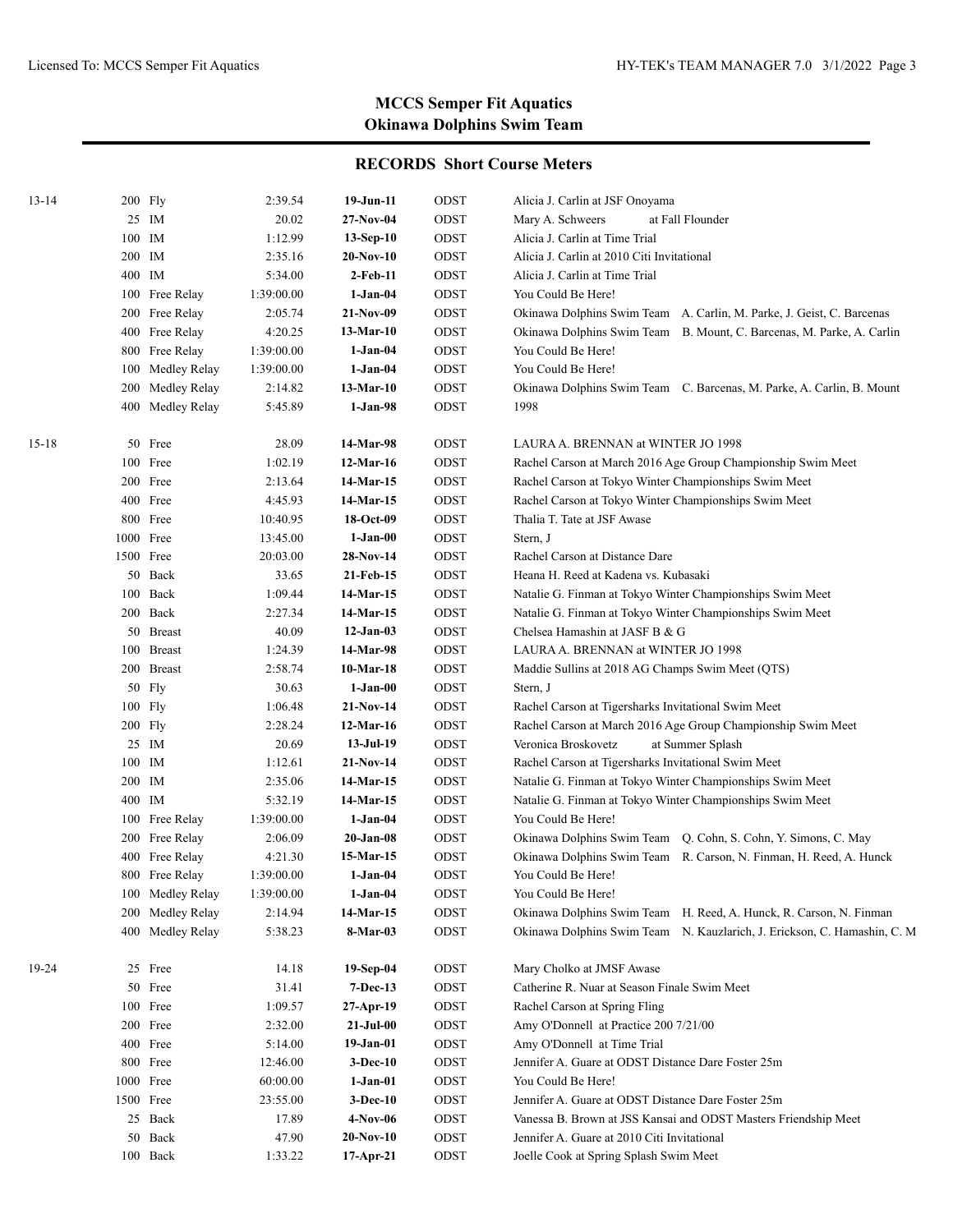| 19-24 |           | 200 Back       | 60:00.00   | 1-Jan-01        | ODST | You Could Be Here!                                               |
|-------|-----------|----------------|------------|-----------------|------|------------------------------------------------------------------|
|       |           | 25 Breast      | 1:00.00    | 1-Jan-01        | ODST | You Could Be Here!                                               |
|       |           | 50 Breast      | 53.43      | $15-Nov-00$     | ODST | Elizabeth Quintanilla at November Nautique                       |
|       |           | 100 Breast     | 1:37.95    | 19-May-18       | ODST | Corinne Filippelli at Spring Splash ODST Spring Meet #2          |
|       |           | 200 Breast     | 60:00.00   | 1-Jan-01        | ODST | You Could Be Here!                                               |
|       |           | 25 Fly         | 15.38      | $12$ -Aug-17    | ODST | Rachel Carson at Summer Season Meet #2                           |
|       |           | $50$ Fly       | 32.33      | $12-Aug-17$     | ODST | Rachel Carson at Summer Season Meet #2                           |
|       |           | $100$ Fly      | 1:12.36    | $6$ -Jul-10     | ODST | Madison H. Rupp at ODST Meet Foster 50m, 25m Course              |
|       |           | $200$ Fly      | 60:00.00   | 1-Jan-01        | ODST | You Could Be Here!                                               |
|       |           | 100 IM         | 1:15.49    | $6$ -Jul-10     | ODST | Madison H. Rupp at ODST Meet Foster 50m, 25m Course              |
|       |           | 200 IM         | 2:37.87    | 6-Jul-10        | ODST | Madison H. Rupp at ODST Meet Foster 50m, 25m Course              |
|       |           | 400 IM         | 6:42.55    | 14-Nov-09       | ODST | Jennifer A. Guare at Fall Flounder Swim Meet                     |
| 19-29 |           | 25 Free        | 14.14      | 17-May-15       | ODST | Katie A. Mason at JMF Masters Urasoe                             |
|       |           | 50 Free        | 28.10      | 17-Feb-15       | ODST | Katrina Maloney at TT                                            |
|       |           | 100 Free       | 59.38      | $22-Jun-10$     | ODST | Mary E. Mohler at ODST Meet Foster 50m, 25m Course               |
|       |           | 200 Free       | 2:11.86    | 25-Jan-03       | ODST | Erin Emery at Tokyo New Year's Meet                              |
|       |           | 400 Free       | 4:33.50    | $13-Oct-10$     | ODST | Mary E. Mohler at Time Trial                                     |
|       |           | 800 Free       | 10:14.09   | 31-Jan-10       | ODST | Mary E. Mohler at Estimated Splits & Test Set                    |
|       |           | 1000 Free      | 13:09.00   | 23-Nov-12       | ODST | Mary E. Mohler at Distance Dare                                  |
|       |           | 1500 Free      | 19:45.00   | 23-Nov-12       | ODST | Mary E. Mohler at Distance Dare                                  |
|       |           | 25 Back        | 17.10      | $21-Sep-14$     | ODST | Katie A. Mason at JMF Onoyama                                    |
|       |           | 50 Back        | 32.34      | $22-Jun-10$     | ODST | Mary E. Mohler at ODST Meet Foster 50m, 25m Course               |
|       |           | 100 Back       | 1:06.40    | $22-Jun-10$     | ODST | Mary E. Mohler at ODST Meet Foster 50m, 25m Course               |
|       |           | 200 Back       | 2:46.69    | $25 - Jan - 03$ | ODST | Elinor Ramey at Tokyo New Year's Meet                            |
|       |           | 25 Breast      | 17.39      | $1-Jan-00$      | ODST | Rivera, S                                                        |
|       |           | 50 Breast      | 37.10      | 4-Nov-06        | ODST | Julia M. Lockhart at JSS Kansai and ODST Masters Friendship Meet |
|       |           | 100 Breast     | 1:21.95    | 9-Dec-06        | ODST | Julia M. Lockhart at Fall Finale Swim Meet                       |
|       |           | 200 Breast     | 1:39:00.00 | $1-Jan-04$      | ODST | You Could Be Here!                                               |
|       |           | 25 Fly         | 15.66      | 4-Nov-06        | ODST | Vanessa Cavey at JSS Kansai and ODST Masters Friendship Meet     |
|       |           | 50 Fly         | 30.57      | $22-Jun-10$     | ODST | Mary E. Mohler at ODST Meet Foster 50m, 25m Course               |
|       |           | $100$ Fly      | 1:03.88    | $22-Jun-10$     | ODST | Mary E. Mohler at ODST Meet Foster 50m, 25m Course               |
|       |           | $200$ Fly      | 2:18.00    | $1-Jun-10$      | ODST | Mary E. Mohler at Times                                          |
|       |           | 25 IM          | 21.78      | $20 - Jul - 07$ | ODST | Vanessa B. Cavey at End of Summer Season Swim Meet               |
|       |           | 100 IM         | 1:12.00    | $12-Oct-10$     | ODST | Mary E. Mohler at Time Trial                                     |
|       |           | 200 IM         | 2:37.87    | 6-Jul-10        | ODST | Madison H. Rupp at ODST Meet Foster 50m, 25m Course              |
|       |           | 400 IM         | 6:42.55    | 14-Nov-09       | ODST | Jennifer A. Guare at Fall Flounder Swim Meet                     |
|       |           | 100 Free Relay | 1:39:00.00 | 1-Jan-04        | ODST | You Could Be Here!                                               |
|       |           | 200 Free Relay | 1:39:00.00 | $1-Jan-04$      | ODST | You Could Be Here!                                               |
|       | 400       | Free Relay     | 1:39:00.00 | $1-Jan-04$      | ODST | You Could Be Here!                                               |
|       | 800       | Free Relay     | 1:39:00.00 | $1-Jan-04$      | ODST | You Could Be Here!                                               |
|       | 100       | Medley Relay   | 1:39:00.00 | 1-Jan-04        | ODST | You Could Be Here!                                               |
|       | 200       | Medley Relay   | 1:39:00.00 | 1-Jan-04        | ODST | You Could Be Here!                                               |
|       |           | Medley Relay   |            | $1-Jan-04$      |      |                                                                  |
|       | 400       |                | 1:39:00.00 |                 | ODST | You Could Be Here!                                               |
| 25-29 |           | 25 Free        | 14.30      | $19-Sep-04$     | ODST | Kris Balog at JMSF Awase                                         |
|       |           | 50 Free        | 28.64      | 25-Jan-03       | ODST | Erin Emery at Tokyo New Year's Meet                              |
|       |           | 100 Free       | 59.38      | $22-Jun-10$     | ODST | Mary E. Mohler at ODST Meet Foster 50m, 25m Course               |
|       |           | 200 Free       | 2:11.86    | $25-Jan-03$     | ODST | Erin Emery at Tokyo New Year's Meet                              |
|       |           | 400 Free       | 4:46.00    | $1-Mar-10$      | ODST | Mary E. Mohler at Time Trials                                    |
|       |           | 800 Free       | 10:20.00   | $3-Dec-10$      | ODST | Mary E. Mohler at ODST Distance Dare Foster 25m                  |
|       |           | 1000 Free      | 13:09.00   | $23-Nov-12$     | ODST | Mary E. Mohler at Distance Dare                                  |
|       | 1500 Free |                | 19:45.00   | $23-Nov-12$     | ODST | Mary E. Mohler at Distance Dare                                  |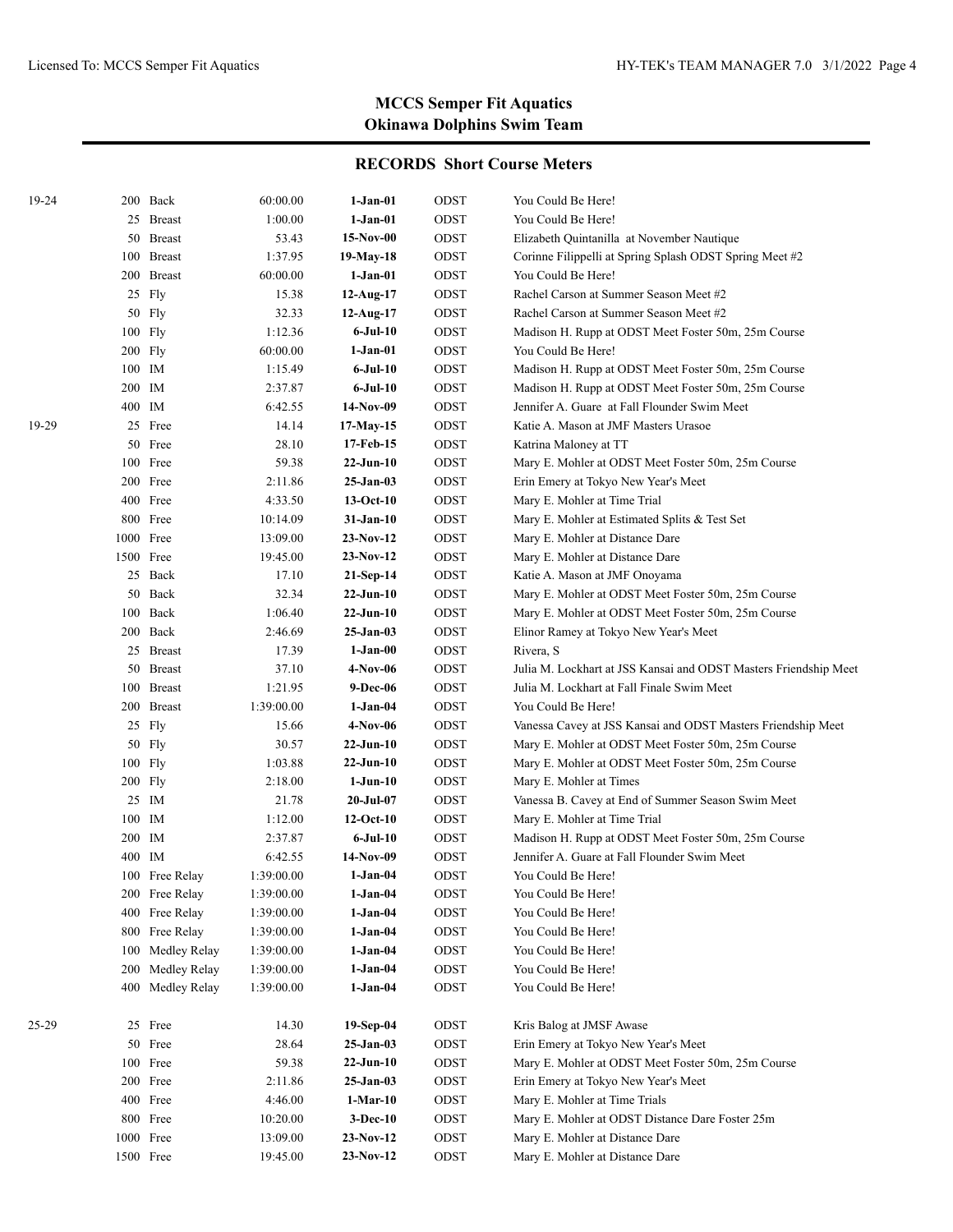| 25-29 |         | 25 Back    | 17.10    | $21-Sep-14$     | ODST | Katie A. Mason at JMF Onoyama         |                                                            |
|-------|---------|------------|----------|-----------------|------|---------------------------------------|------------------------------------------------------------|
|       |         | 50 Back    | 32.34    | $22-Jun-10$     | ODST |                                       | Mary E. Mohler at ODST Meet Foster 50m, 25m Course         |
|       |         | 100 Back   | 1:06.40  | $22-Jun-10$     | ODST |                                       | Mary E. Mohler at ODST Meet Foster 50m, 25m Course         |
|       |         | 200 Back   | 2:46.69  | $25-Jan-03$     | ODST | Elinor Ramey at Tokyo New Year's Meet |                                                            |
|       |         | 25 Breast  | 17.39    | 16-Apr-00       | ODST |                                       | Shirley Rivera at JMSF - Ryuku Spring Champs               |
|       |         | 50 Breast  | 41.23    | 19-Sep-04       | ODST | Kris Balog at JMSF Awase              |                                                            |
|       |         | 100 Breast | 1:51.68  | $29-Oct-00$     | ODST | Samantha Greer at Fall Flounder 2000  |                                                            |
|       |         | 200 Breast | 60:00.00 | $1-Jan-01$      | ODST | You Could Be Here!                    |                                                            |
|       |         | 25 Fly     | 16.09    | 16-Apr-00       | ODST |                                       | Amy L. Raines at JMSF - Ryuku Spring Champs                |
|       |         | 50 Fly     | 30.57    | $22-Jun-10$     | ODST |                                       | Mary E. Mohler at ODST Meet Foster 50m, 25m Course         |
|       |         | 100 Fly    | 1:03.88  | $22-Jun-10$     | ODST |                                       | Mary E. Mohler at ODST Meet Foster 50m, 25m Course         |
|       | 200 Fly |            | 2:18.00  | $1-Jun-10$      | ODST | Mary E. Mohler at Times               |                                                            |
|       | 100 IM  |            | 1:12.00  | 3-Jan-11        | ODST | Mary E. Mohler at time trial          |                                                            |
|       | 200 IM  |            | 2:59.20  | 20-Nov-99       | ODST | Kyle R. Mikos at 1999 Fall Distance   |                                                            |
|       | 400 IM  |            | 60:00.00 | $1-Jan-01$      | ODST | You Could Be Here!                    |                                                            |
| 30-34 |         | 25 Free    | 13.25    | 10-Feb-07       | ODST | Julia M. Lockhart                     | at Tokyo New Year's Masters Meet                           |
|       |         | 50 Free    | 28.57    | 10-Feb-07       | ODST | Julia M. Lockhart                     | at Tokyo New Year's Masters Meet                           |
|       |         | 100 Free   | 1:01.59  | $22-Nov-13$     | ODST | Dawn Hildebrand                       | at Tigersharks Invitational Swim Meet 2013                 |
|       |         | 200 Free   | 2:17.82  | $22-Nov-13$     | ODST | Dawn Hildebrand                       | at Tigersharks Invitational Swim Meet 2013                 |
|       |         | 400 Free   | 4:55.81  | $22-Nov-13$     | ODST | Dawn Hildebrand                       | at Tigersharks Invitational Swim Meet 2013                 |
|       |         | 800 Free   | 10:25.92 | $22-Nov-13$     | ODST | Dawn Hildebrand                       | at Tigersharks Invitational Swim Meet 2013                 |
|       |         | 1000 Free  | 14:38.00 | $23-Nov-12$     | ODST | Dawn Hildebrand                       | at Distance Dare                                           |
|       |         | 1500 Free  | 21:53.00 | $23-Nov-12$     | ODST | Dawn Hildebrand                       | at Distance Dare                                           |
|       |         | 25 Back    | 18.70    | $17-May-15$     | ODST | Alex Watkins at JMF Masters Urasoe    |                                                            |
|       |         | 50 Back    | 40.34    | $17-May-15$     | ODST | Alex Watkins at JMF Masters Urasoe    |                                                            |
|       |         | 100 Back   | 1:29.57  | 20-Dec-03       | ODST | Mitzi Carlin                          | at Fall Finale                                             |
|       |         | 200 Back   | 60:00.00 | 1-Jan-01        | ODST | You Could Be Here!                    |                                                            |
|       |         | 25 Breast  | 15.93    | 10-Feb-07       | ODST | Julia M. Lockhart                     | at Tokyo New Year's Masters Meet                           |
|       |         | 50 Breast  | 36.85    | 10-Feb-07       | ODST | Julia M. Lockhart                     | at Tokyo New Year's Masters Meet                           |
|       |         | 100 Breast | 1:19.44  | 10-Feb-07       | ODST | Julia M. Lockhart                     | at Tokyo New Year's Masters Meet                           |
|       |         | 200 Breast | 3:21.08  | 7-Dec-13        | ODST | Dawn Hildebrand                       | at Season Finale Swim Meet                                 |
|       |         | 25 Fly     | 26.79    | 19-May-18       | ODST |                                       | Natalie A. Miller at Spring Splash ODST Spring Meet #2     |
|       |         | 50 Fly     | 31.74    | $22-Sep-13$     | ODST | Dawn Hildebrand                       | at JMSF Onoyama Meet                                       |
|       |         | 100 Fly    | 1:12.45  | $22-Nov-13$     | ODST | Dawn Hildebrand                       | at Tigersharks Invitational Swim Meet 2013                 |
|       | 200 Fly |            | 60:00.00 | $1-Jan-01$      | ODST | You Could Be Here!                    |                                                            |
|       | 100 IM  |            | 1:16.77  | 2-Nov-13        | ODST | Dawn Hildebrand                       | at Fall Flounder                                           |
|       | 200 IM  |            | 2:49.73  | 6-Jul-13        | ODST | Dawn Hildebrand                       | at ODST Summer Sizzler Swim Meet                           |
|       | 400 IM  |            | 6:02.38  | <b>7-Dec-13</b> | ODST | Dawn Hildebrand                       | at Season Finale Swim Meet                                 |
| 30-39 |         | 25 Free    | 13.25    | 10-Feb-07       | ODST |                                       | Julia M. Lockhart at Tokyo New Year's Masters Meet         |
|       |         | 50 Free    | 28.57    | 10-Feb-07       | ODST |                                       | Julia M. Lockhart at Tokyo New Year's Masters Meet         |
|       |         | 100 Free   | 1:01.59  | $22-Nov-13$     | ODST |                                       | Dawn Hildebrand at Tigersharks Invitational Swim Meet 2013 |
|       |         | 200 Free   | 2:17.82  | $22-Nov-13$     | ODST |                                       | Dawn Hildebrand at Tigersharks Invitational Swim Meet 2013 |
|       |         | 400 Free   | 4:55.81  | $22-Nov-13$     | ODST |                                       | Dawn Hildebrand at Tigersharks Invitational Swim Meet 2013 |
|       |         | 800 Free   | 10:25.92 | $22-Nov-13$     | ODST |                                       | Dawn Hildebrand at Tigersharks Invitational Swim Meet 2013 |
|       |         | 1000 Free  | 14:38.00 | $23-Nov-12$     | ODST | Dawn Hildebrand at Distance Dare      |                                                            |
|       |         | 1500 Free  | 21:53.00 | $23-Nov-12$     | ODST | Dawn Hildebrand at Distance Dare      |                                                            |
|       |         | 25 Back    | 20.86    | $15-Nov-08$     | ODST |                                       | Marsha A. Haynes at ODST Perky Turkey Tumble Swim Meet     |
|       |         | 50 Back    | 39.70    | $27 - Jan-07$   | ODST | Rebecca Nimrichter at Time Trial      |                                                            |
|       |         | 100 Back   | 1:28.32  | $15-Sep-13$     | ODST | Julie Weidner at JSS Urasoe           |                                                            |
|       |         | 200 Back   | 3:04.80  | $22-Nov-13$     | ODST |                                       | Julie Weidner at Tigersharks Invitational Swim Meet 2013   |
|       |         | 25 Breast  | 15.93    | 10-Feb-07       | ODST |                                       | Julia M. Lockhart at Tokyo New Year's Masters Meet         |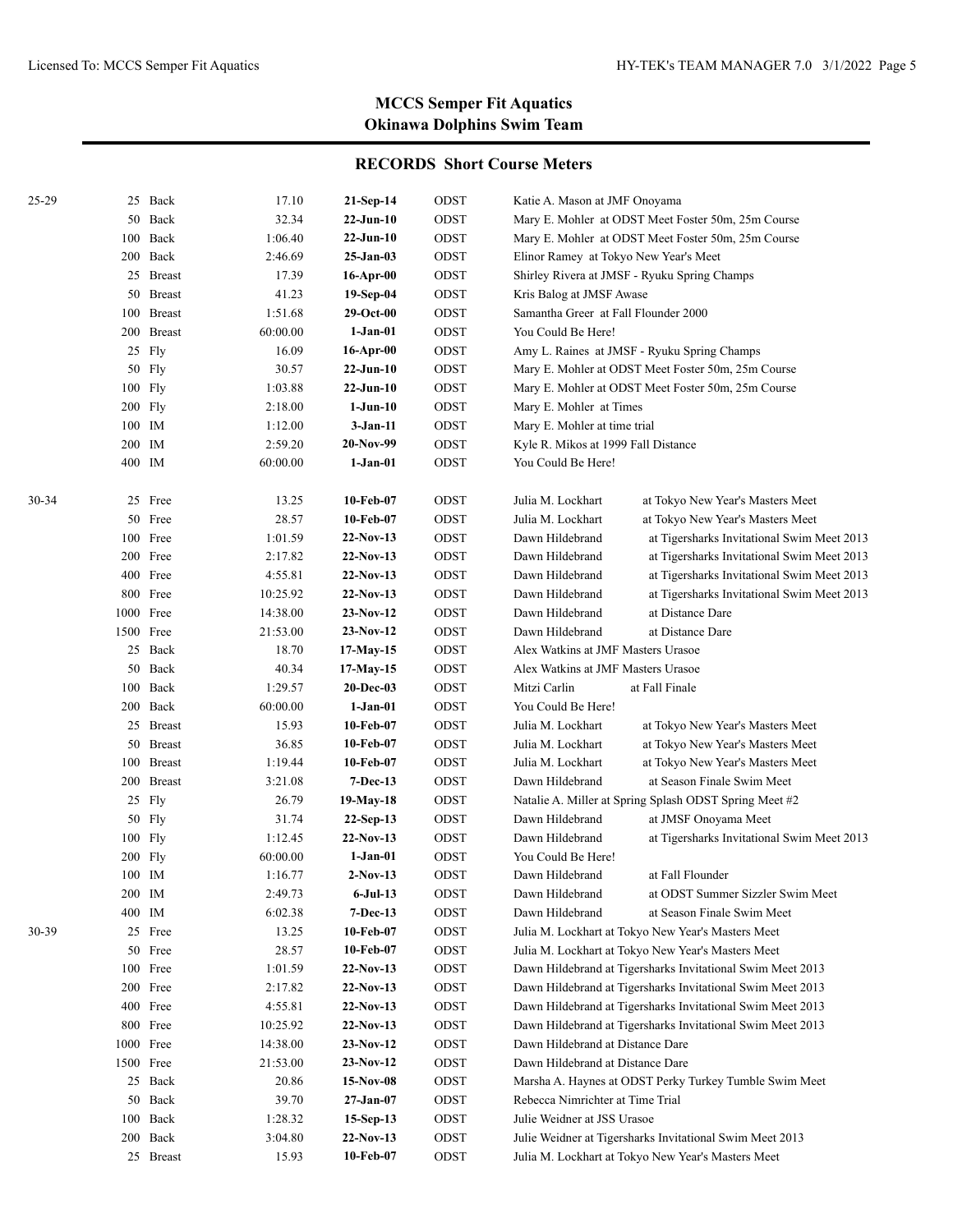| 30-39 |        | 50 Breast        | 36.85      | 10-Feb-07       | ODST        | Julia M. Lockhart at Tokyo New Year's Masters Meet                   |
|-------|--------|------------------|------------|-----------------|-------------|----------------------------------------------------------------------|
|       |        | 100 Breast       | 1:19.44    | 10-Feb-07       | ODST        | Julia M. Lockhart at Tokyo New Year's Masters Meet                   |
|       |        | 200 Breast       | 3:21.08    | $7-Dec-13$      | ODST        | Dawn Hildebrand at Season Finale Swim Meet                           |
|       |        | 25 Fly           | 15.15      | 10-Feb-07       | ODST        | Rebecca Nimrichter at Tokyo New Year's Masters Meet                  |
|       |        | 50 Fly           | 31.74      | $22-Sep-13$     | ODST        | Dawn Hildebrand at JMSF Onoyama Meet                                 |
|       |        | 100 Fly          | 1:12.45    | 22-Nov-13       | ODST        | Dawn Hildebrand at Tigersharks Invitational Swim Meet 2013           |
|       |        | 200 Fly          | 3:26.51    | $2-Nov-13$      | ODST        | Julie Weidner at Fall Flounder                                       |
|       |        | 25 IM            | 35.80      | 20-Dec-03       | ODST        | Mitzi Carlin at Fall Finale                                          |
|       | 100 IM |                  | 1:16.77    | $2-Nov-13$      | ODST        | Dawn Hildebrand at Fall Flounder                                     |
|       | 200 IM |                  | 2:49.73    | $6-Jul-13$      | ODST        | Dawn Hildebrand at ODST Summer Sizzler Swim Meet                     |
|       | 400 IM |                  | 6:02.38    | $7-Dec-13$      | ODST        | Dawn Hildebrand at Season Finale Swim Meet                           |
|       |        | 100 Free Relay   | 1:39:00.00 | 1-Jan-04        | ODST        | You Could Be Here!                                                   |
|       |        | 200 Free Relay   | 1:39:00.00 | $1-Jan-04$      | ODST        | You Could Be Here!                                                   |
|       |        | 400 Free Relay   | 1:39:00.00 | $1-Jan-04$      | ODST        | You Could Be Here!                                                   |
|       |        | 800 Free Relay   | 1:30:00.00 | $1-Jan-04$      | ODST        | You Could Be Here!                                                   |
|       |        | 100 Medley Relay | 1:39:00.00 | $1-Jan-04$      | ODST        | You Could Be Here!                                                   |
|       | 200    | Medley Relay     | 1:39:00.00 | $1-Jan-04$      | ODST        | You Could Be Here!                                                   |
|       |        | 400 Medley Relay | 1:39:00.00 | $1-Jan-04$      | ODST        | You Could Be Here!                                                   |
| 35-39 |        | 25 Free          | 14.02      | 10-Feb-07       | ODST        | Rebecca Nimrichter at Tokyo New Year's Masters Meet                  |
|       |        | 50 Free          | 30.62      | 10-Feb-07       | ODST        | Rebecca Nimrichter at Tokyo New Year's Masters Meet                  |
|       |        | 100 Free         | 1:16.58    | 9-Dec-06        | ODST        | Rebecca Nimrichter at Fall Finale Swim Meet                          |
|       |        | 200 Free         | 2:39.74    | 10-Feb-07       | ODST        | Deborah C. Wyatt at Tokyo New Year's Masters Meet                    |
|       |        | 400 Free         | 5:37.47    | $22-Nov-13$     | ODST        | Julie Weidner at Tigersharks Invitational Swim Meet 2013             |
|       |        | 800 Free         | 11:43.67   | $15-Sep-13$     | ODST        | Julie Weidner at JSS Urasoe                                          |
|       |        | 1000 Free        | 15:45.00   | 9-Dec-11        | ODST        | Heather G. Eaton at Distance Dare 2011                               |
|       |        | 1500 Free        | 22:59.00   | 9-Dec-11        | ODST        | Heather G. Eaton at Distance Dare 2011                               |
|       |        | 25 Back          | 20.86      | $15-Nov-08$     | ODST        | Marsha A. Haynes at ODST Perky Turkey Tumble Swim Meet               |
|       |        | 50 Back          | 39.70      | 27-Jan-07       | ODST        | Rebecca Nimrichter at Time Trial                                     |
|       |        | 100 Back         | 1:28.32    | $15-Sep-13$     | ODST        | Julie Weidner at JSS Urasoe                                          |
|       |        | 200 Back         | 3:04.80    | $22-Nov-13$     | ODST        | Julie Weidner at Tigersharks Invitational Swim Meet 2013             |
|       |        | 25 Breast        | 20.29      | 19-Sep-04       | ODST        | Terumi Nagai-Luebbers at JMSF Awase                                  |
|       |        | 50 Breast        | 45.46      | 19-May-13       | ODST        | Heather G. Eaton at Masters Urasoe                                   |
|       |        | 100 Breast       | 1:38.82    | $27-Oct-12$     | ODST        | Heather G. Eaton at ODST Meet #1                                     |
|       |        | 200 Breast       | 60:00.00   | $1-Jan-01$      | ODST        | You Could Be Here!                                                   |
|       |        | 25 Fly           | 15.15      | 10-Feb-07       | ODST        | Rebecca Nimrichter at Tokyo New Year's Masters Meet                  |
|       |        | 50 Fly           | 34.01      | 10-Feb-07       | ODST        | Rebecca Nimrichter at Tokyo New Year's Masters Meet                  |
|       |        | 100 Fly          | 1:24.81    | 10-Feb-07       | ODST        | Deborah C. Wyatt at Tokyo New Year's Masters Meet                    |
|       |        | 200 Fly          | 3:26.51    | $2-Nov-13$      | ODST        | Julie Weidner at Fall Flounder                                       |
|       | 100 IM |                  | 1:24.59    | 10-Feb-07       | ODST        | Deborah C. Wyatt at Tokyo New Year's Masters Meet                    |
|       | 200 IM |                  | 3:09.76    | $20-Nov-13$     | ODST        | Julie Weidner TAS Invitational 2013                                  |
|       | 400 IM |                  | 6:56.37    | $20-Jul-13$     | ODST        | Julie Weidner at ODST Summer Finale                                  |
| 40-44 |        | 25 Free          | 18.39      | 4-Nov-06        | ODST        | Terumi Nagai-Luebbers at JSS Kansai and ODST Masters Friendship Meet |
|       |        | 50 Free          | 31.78      | $6-Jul-13$      | ODST        | Eva M. Schellenbach at ODST Summer Sizzler Swim Meet                 |
|       |        | 100 Free         | 1:10.86    | $23-Nov-02$     | ODST        | Martha Stanton at Fall Flounder                                      |
|       |        | 200 Free         | 2:29.92    | $20 - Jan - 02$ | ODST        | Martha Stanton at 2002 New Year Masters Meet                         |
|       |        | 400 Free         | 5:14.53    | 19-May-13       | ODST        | Eva M. Schellenbach at Masters Urasoe                                |
|       |        | 800 Free         | 11:23.78   | 21-Nov-14       | ODST        | Julie Weidner at Tigersharks Invitational Swim Meet                  |
|       |        | 1000 Free        |            |                 |             | Eva M. Schellenbach at Distance Dare                                 |
|       |        |                  | 15:20.00   | $23-Nov-12$     | ODST        |                                                                      |
|       |        | 1500 Free        | 23:07.00   | $23-Nov-12$     | ODST        | Eva M. Schellenbach at Distance Dare                                 |
|       |        | 25 Back          | 17.89      | 19-May-02       | $\rm{ODST}$ | Martha Stanton at JMSF Urasoe SC                                     |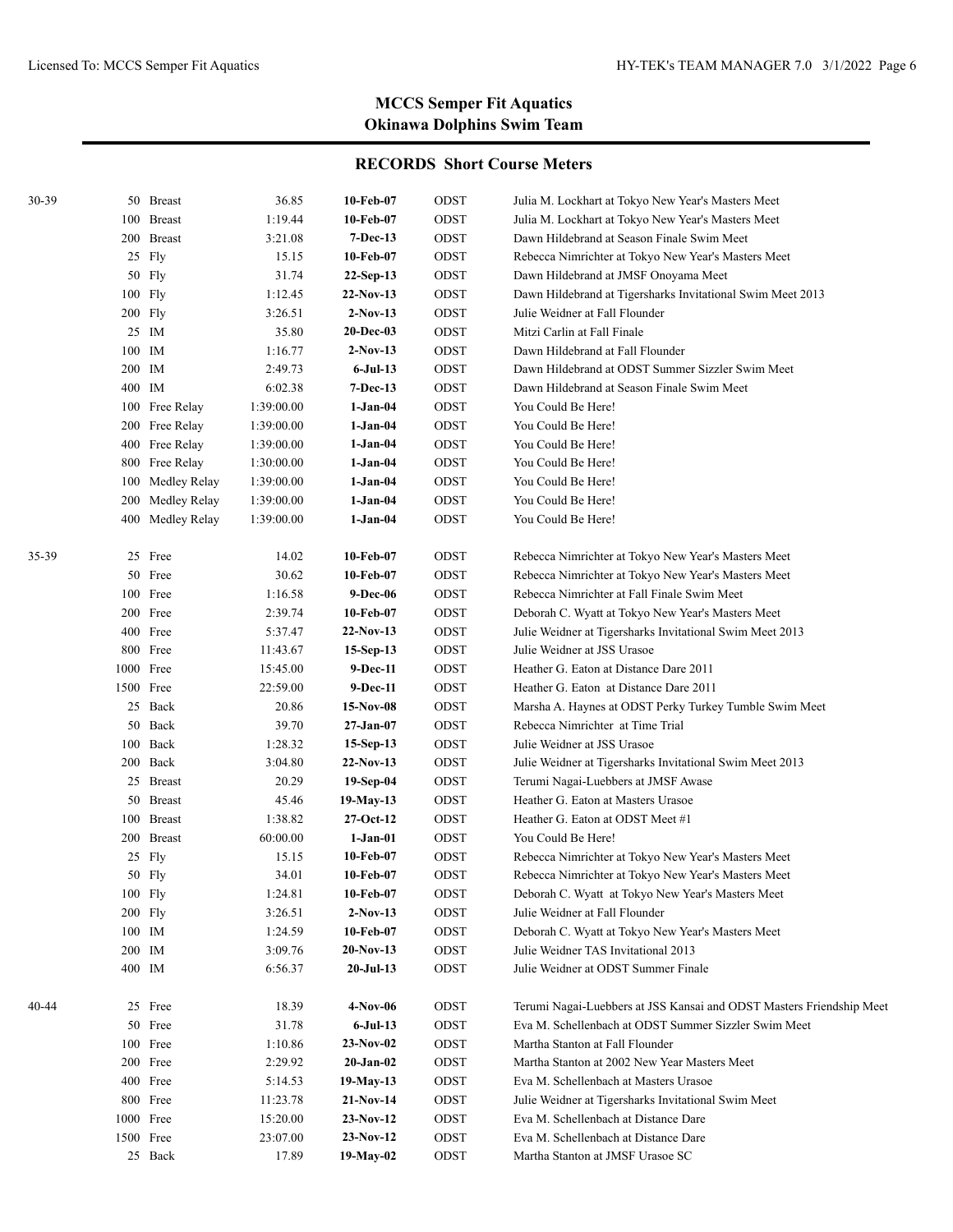| 40-44 |           | 50 Back        | 36.73      | 19-May-02       | ODST        | Martha Stanton at JMSF Urasoe SC                               |
|-------|-----------|----------------|------------|-----------------|-------------|----------------------------------------------------------------|
|       | 100       | Back           | 1:24.26    | $29-Oct-00$     | ODST        | Martha Stanton at Fall Flounder 2000                           |
|       | 200       | Back           | 2:53.30    | $20$ -Jan- $02$ | ODST        | Martha Stanton at 2002 New Year Masters Meet                   |
|       |           | 25 Breast      | 23.92      | $12-Jul-14$     | ODST        | Julie Weidner at ODST Summer Meet #2                           |
|       | 50        | <b>Breast</b>  | 42.70      | $20-Jul-13$     | ODST        | Eva M. Schellenbach at ODST Summer Finale Swim Meet            |
|       | 100       | <b>Breast</b>  | 1:32.65    | $6-Jul-13$      | ODST        | Eva M. Schellenbach at ODST Summer Sizzler Swim Meet           |
|       | 200       | <b>Breast</b>  | 60:00.00   | 1-Jan-01        | ODST        | You Could Be Here!                                             |
|       |           | 25 Fly         | 60:00.00   | 1-Jan-01        | ODST        | You Could Be Here!                                             |
|       |           | 50 Fly         | 33.94      | 19-May-13       | ODST        | Eva M. Schellenbach at Masters Urasoe                          |
|       | 100       | Fly            | 1:18.66    | $20-Jul-13$     | ODST        | Eva M. Schellenbach at ODST Summer Finale Swim Meet            |
|       | 200 Fly   |                | 3:28.80    | 15-Nov-14       | ODST        | Julie Weidner at ODST Fall Meet #2 - The Fall Flounder         |
|       | 100 IM    |                | 1:20.79    | $20$ -Jul-13    | ODST        | Eva M. Schellenbach at ODST Summer Finale Swim Meet            |
|       | 200 IM    |                | 3:03.60    | $21-Jul-12$     | ODST        | Eva M. Schellenbach at ODST Summer Meet #3                     |
|       | 400 IM    |                | 6:35.40    | $7-Nov-15$      | ODST        | Julie Weidner at Fall Meet #2                                  |
| 40-49 |           | 25 Free        | 13.84      | $17-May-15$     | ODST        | Eva M. Schellenbach at JMF Masters Urasoe                      |
|       | 50        | Free           | 29.29      | $22-Nov-13$     | ODST        | Eva Schellenbach at Tigersharks Invitational Swim Meet 2013    |
|       |           | 100 Free       | 1:06.13    | $22-Nov-13$     | ODST        | Eva Schellenbach at Tigersharks Invitational Swim Meet 2013    |
|       |           | 200 Free       | 2:23.34    | $22-Nov-13$     | ODST        | Eva Schellenbach at Tigersharks Invitational Swim Meet 2013    |
|       |           | 400 Free       | 5:03.48    | $22-Nov-13$     | ODST        | Eva Schellenbach at Tigersharks Invitational Swim Meet 2013    |
|       |           | 800 Free       | 10:35.90   | 22-Nov-13       | ODST        | Eva Schellenbach at Tigersharks Invitational Swim Meet 2013    |
|       | 1000 Free |                | 15:20.00   | $23-Nov-12$     | ODST        | Eva Schellenbach at Distance Dare                              |
|       | 1500 Free |                | 20:31.00   | $27-Nov-15$     | ODST        | Eva M. Schellenbach at Distance Dare                           |
|       |           | 25 Back        | 17.89      | 19-May-02       | ODST        | Martha Stanton at JMSF Urasoe SC                               |
|       | 50        | Back           | 36.64      | 21-Sep-14       | ODST        | Eva M. Schellenbach at JMF Onoyama                             |
|       | 100       | Back           | 1:17.21    | 25-Jan-03       | ODST        | Martha Stanton at Tokyo New Year's Meet                        |
|       | 200       | Back           | 2:48.43    | 25-Jan-03       | ODST        | Martha Stanton at Tokyo New Year's Meet                        |
|       | 25        | <b>Breast</b>  | 23.92      | $12-Jul-14$     | ODST        | Julie Weidner at ODST Summer Meet #2                           |
|       | 50        | <b>Breast</b>  | 39.69      | 21-Sep-14       | ODST        | Eva M. Schellenbach at JMF Onoyama                             |
|       | 100       | <b>Breast</b>  | 1:29.03    | 16-Nov-13       | ODST        | Eva Schellenbach at Turkey Tumble Swim Meet                    |
|       | 200       | <b>Breast</b>  | 4:04.46    | 13-Jul-19       | ODST        | Julie C. Weidner at Summer Splash                              |
|       | 25        | Fly            | 20.72      | 6-Sep-98        | ODST        | Jeanie M. Libutti at MASTERS 9/98                              |
|       | 50        | Fly            | 32.54      | 22-Sep-13       | ODST        | Eva Schellenbach at JMSF Onoyama Meet                          |
|       | 100 Fly   |                | 1:13.08    | $22-Nov-13$     | ODST        | Eva Schellenbach at Tigersharks Invitational Swim Meet 2013    |
|       | 200 Fly   |                | 3:28.80    | 15-Nov-14       | ODST        | Julie Weidner at ODST Fall Meet #2                             |
|       | 25        | IM             | 23.10      | $13-Jul-19$     | ODST        | Julie C. Weidner at Summer Splash                              |
|       | 100       | IM             | 1:15.52    | 18-May-14       | ODST        | Eva M. Schellenbach at JMF Masters Urasoe                      |
|       | 200 IM    |                | 2:44.38    | 22-Nov-13       | ODST        | Eva Schellenbach at Tigersharks Invitational Swim Meet 2013    |
|       | 400 IM    |                | 6:07.26    | 21-Nov-14       | ODST        | Eva M. Schellenbach at Tigersharks Invitational Swim Meet      |
|       |           | 100 Free Relay | 1:39:00.00 | $1-Jan-04$      | ODST        | You Could Be Here!                                             |
|       | 200       | Free Relay     | 1:39:00.00 | $1-Jan-04$      | ODST        | You Could Be Here!                                             |
|       | 400       | Free Relay     | 1:39:00.00 | $1-Jan-04$      | ODST        | You Could Be Here!                                             |
|       | 800       | Free Relay     | 1:39:00.00 | $1-Jan-04$      | ODST        | You Could Be Here!                                             |
|       | 100       | Medley Relay   | 1:39:00.00 | 1-Jan-04        | ODST        | You Could Be Here!                                             |
|       | 200       | Medley Relay   | 1:39:00.00 | 1-Jan-04        | ODST        | You Could Be Here!                                             |
|       | 400       | Medley Relay   | 1:39:00.00 | $1-Jan-04$      | ODST        | You Could Be Here!                                             |
| 45-49 |           | 50 Free        | 29.29      | $22-Nov-13$     | ODST        | Eva M. Schellenbach at Tigersharks Invitational Swim Meet 2013 |
|       |           | 100 Free       | 1:06.13    | $22-Nov-13$     | ODST        | Eva M. Schellenbach at Tigersharks Invitational Swim Meet 2013 |
|       |           | 200 Free       | 2:23.34    | 22-Nov-13       | ODST        | Eva M. Schellenbach at Tigersharks Invitational Swim Meet 2013 |
|       |           | 400 Free       | 5:03.48    | 22-Nov-13       | ODST        | Eva M. Schellenbach at Tigersharks Invitational Swim Meet 2013 |
|       |           | 800 Free       | 10:35.90   | $22-Nov-13$     | $\rm{ODST}$ | Eva M. Schellenbach at Tigersharks Invitational Swim Meet 2013 |
|       | 1000 Free |                | 21:16.00   | 9-Dec-11        | ODST        | Jill Kleinheinz at Distance Dare 2011                          |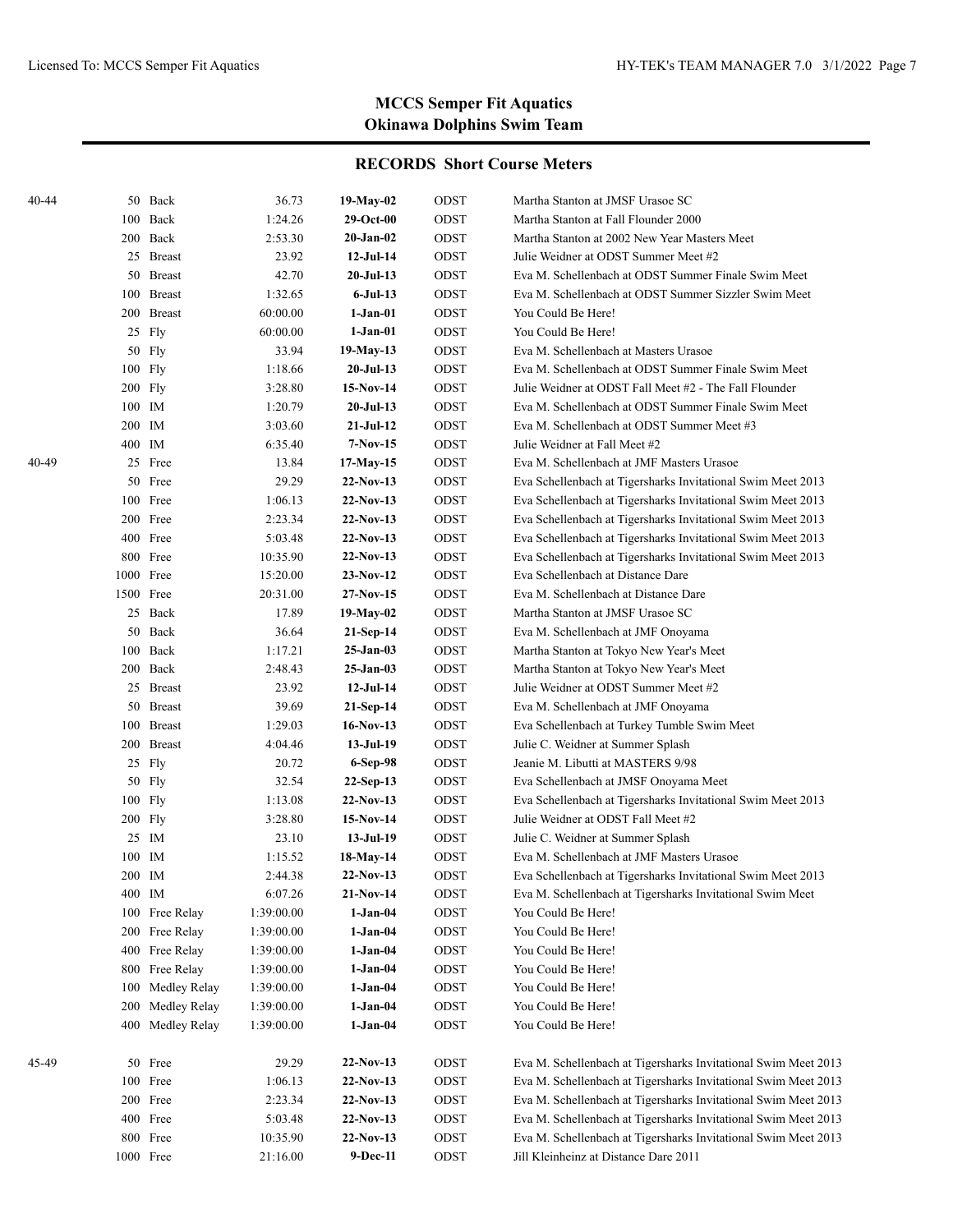| 45-49 |        | 1500 Free          | 22:00.00          | 28-Nov-14             | ODST         | Eva M. Schellenbach at Distance Dare                                 |
|-------|--------|--------------------|-------------------|-----------------------|--------------|----------------------------------------------------------------------|
|       |        | 25 Back            | 22.91             | 21-Nov-98             | ODST         | Jeanie M. Libutti at ODST Pentathlon '98                             |
|       |        | 50 Back            | 36.64             | 21-Sep-14             | ODST         | Eva M. Schellenbach at JMF Onoyama                                   |
|       |        | 100 Back           | 60:00.00          | $1-Jan-01$            | ODST         | You Could Be Here!                                                   |
|       |        | 200 Back           | 2:48.43           | $25-Jan-03$           | ODST         | Martha Stanton at Tokyo New Year's Meet                              |
|       |        | 25 Breast          | 1:00.00           | $1-Jan-01$            | ODST         | You Could Be Here!                                                   |
|       |        | 50 Breast          | 39.69             | 21-Sep-14             | ODST         | Eva M. Schellenbach at JMF Onoyama                                   |
|       |        | 100 Breast         | 1:29.03           | 16-Nov-13             | ODST         | Eva M. Schellenbach at Turkey Tumble Swim Meet                       |
|       |        | 200 Breast         | 60:00.00          | $1-Jan-01$            | ODST         | You Could Be Here!                                                   |
|       |        | 25 Fly             | 20.72             | 6-Sep-98              | ODST         | Jeanie M. Libutti at MASTERS 9/98                                    |
|       |        | 50 Fly             | 32.54             | $22-Sep-13$           | ODST         | Eva M. Schellenbach at JMSF Onoyama Meet                             |
|       |        | 100 Fly            | 1:13.08           | $22-Nov-13$           | ODST         | Eva M. Schellenbach at Tigersharks Invitational Swim Meet 2013       |
|       |        | 200 Fly            | 60:00.00          | 1-Jan-01              | ODST         | You Could Be Here!                                                   |
|       |        | 100 IM             | 1:15.52           | 18-May-14             | ODST         | Eva M. Schellenbach at JMF Masters Urasoe                            |
|       | 200 IM |                    | 2:44.38           | $22-Nov-13$           | ODST         | Eva M. Schellenbach at Tigersharks Invitational Swim Meet 2013       |
|       | 400 IM |                    | 6:07.26           | $21-Nov-14$           | ODST         | Eva M. Schellenbach at Tigersharks Invitational Swim Meet            |
|       |        |                    |                   |                       |              |                                                                      |
| 50-54 |        | 25 Free            | 15.99             | 10-Feb-07             | ODST         | Martha Stanton at Tokyo New Year's Masters Meet                      |
|       |        | 50 Free            | 31.90             | 10-Feb-07             | ODST         | Martha Stanton at Tokyo New Year's Masters Meet                      |
|       |        | 100 Free           | 1:06.24           | 10-Feb-07             | ODST         | Martha Stanton at Tokyo New Year's Masters Meet                      |
|       |        | 200 Free           | 2:28.03           | 10-Feb-07             | ODST         | Martha Stanton at Tokyo New Year's Masters Meet                      |
|       |        | 400 Free           | 8:58.00           | $25-Nov-16$           | ODST         | Alice Tasaki at Distance Dare                                        |
|       |        | 800 Free           | 51.00             | $23-Nov-12$           | ODST         | Martha Stanton at Distance Dare                                      |
|       |        | 1000 Free          | 19:07.00          | $23-Nov-12$           | ODST         | Martha Stanton at Distance Dare                                      |
|       |        | 1500 Free          | 28:04.00          | $23-Nov-12$           | ODST         | Martha Stanton at Distance Dare                                      |
|       |        | 25 Back            | 19.72             | 20-May-12             | ODST         | Martha Stanton at Okinawa Masters Swim Meet                          |
|       |        | 50 Back            | 36.39             | 10-Feb-07             | ODST         | Martha Stanton at Tokyo New Year's Masters Meet                      |
|       |        | 100 Back           | 1:17.05           | 10-Feb-07             | ODST         | Martha Stanton at Tokyo New Year's Masters Meet                      |
|       |        | 200 Back           | 2:51.14           | 10-Feb-07             | ODST         | Martha Stanton at Tokyo New Year's Masters Meet                      |
|       |        | 25 Breast          | 24.20             | 31-Oct-09             | ODST         | Martha Stanton at 2009 Spooky Splash Swim Meet                       |
|       |        | 50 Breast          | 52.03             | 14-Nov-09             | ODST<br>ODST | Martha Stanton at Fall Flounder Swim Meet                            |
|       |        | 100 Breast         | 60:00.00          | 1-Jan-01              |              | You Could Be Here!                                                   |
|       |        | 200 Breast         | 60:00.00          | $1-Jan-01$            | ODST         | You Could Be Here!                                                   |
|       |        | 25 Fly             | 17.40             | 31-Oct-09             | ODST         | Martha Stanton at 2009 Spooky Splash Swim Meet                       |
|       |        | 50 Fly             | 39.80<br>60:00.00 | 31-Oct-09<br>1-Jan-01 | ODST<br>ODST | Martha Stanton at 2009 Spooky Splash Swim Meet<br>You Could Be Here! |
|       |        | 100 Fly<br>200 Fly | 60:00.00          | $1-Jan-01$            | ODST         | You Could Be Here!                                                   |
|       |        | $100\;\;$ IM       | 1:32.01           | 14-Nov-09             | $\rm{ODST}$  | Martha Stanton at Fall Flounder Swim Meet                            |
|       |        | 200 IM             | 3:18.79           | 12-Dec-09             | ODST         | Martha Stanton at Fall Finale Swim Meet                              |
|       |        | 400 IM             | 60:00.00          | 1-Jan-01              | ODST         | You Could Be Here!                                                   |
| 50-59 |        | 25 Free            | 15.99             | 10-Feb-07             | ODST         | Martha Stanton at Tokyo New Year's Masters Meet                      |
|       |        | 50 Free            | 31.90             | 10-Feb-07             | ODST         | Martha Stanton at Tokyo New Year's Masters Meet                      |
|       |        | 100 Free           | 1:06.24           | 10-Feb-07             | ODST         | Martha Stanton at Tokyo New Year's Masters Meet                      |
|       |        | 200 Free           | 2:28.03           | 10-Feb-07             | ODST         | Martha Stanton at Tokyo New Year's Masters Meet                      |
|       |        | 400 Free           | 5:52.86           | $12-Dec-09$           | ODST         | Martha Stanton at Fall Finale Swim Meet                              |
|       |        | 800 Free           | 15:00.00          | $23-Nov-12$           | ODST         | Martha Stanton at Distance Dare                                      |
|       |        | 1000 Free          | 19:07.00          | $23-Nov-12$           | ODST         | Martha Stanton at Distance Dare                                      |
|       |        | 1500 Free          | 28:04.00          | $23-Nov-12$           | ODST         | Martha Stanton at Distance Dare                                      |
|       |        | 25 Back            | 18.10             | 10-Feb-07             | ODST         | Martha Stanton at Tokyo New Year's Masters Meet                      |
|       |        | 50 Back            | 36.39             | 10-Feb-07             | ODST         | Martha Stanton at Tokyo New Year's Masters Meet                      |
|       |        | 100 Back           | 1:17.05           | 10-Feb-07             | ODST         | Martha Stanton at Tokyo New Year's Masters Meet                      |
|       |        | 200 Back           | 2:51.14           | 10-Feb-07             | ODST         | Martha Stanton at Tokyo New Year's Masters Meet                      |
|       |        |                    |                   |                       |              |                                                                      |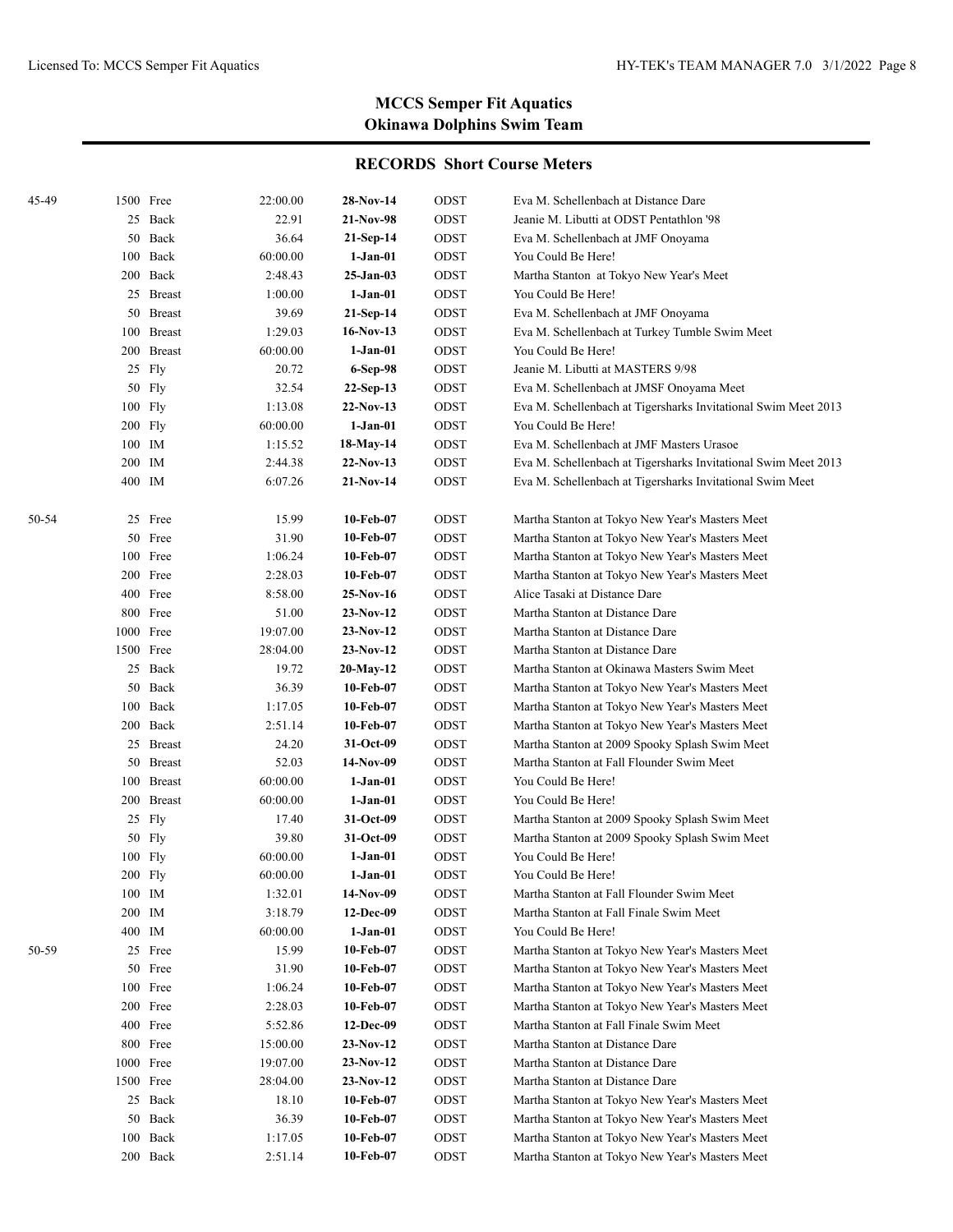| 50-59 | 25 Breast     | 24.20    | 31-Oct-09        | ODST | Martha Stanton at 2009 Spooky Splash Swim Meet   |
|-------|---------------|----------|------------------|------|--------------------------------------------------|
|       | 50 Breast     | 52.03    | 14-Nov-09        | ODST | Martha Stanton at Fall Flounder Swim Meet        |
|       | 100 Breast    | 10:10.10 | $1-Jan-01$       | ODST | $\mathbf X$                                      |
|       | 200 Breast    | 10:10.10 | 1-Jan-01         |      | $\mathbf X$                                      |
|       | 25 Fly        | 17.40    | 31-Oct-09        | ODST | Martha Stanton at 2009 Spooky Splash Swim Meet   |
|       | 50 Fly        | 39.80    | 31-Oct-09        | ODST | Martha Stanton at 2009 Spooky Splash Swim Meet   |
|       | 100 Fly       | 10:10.10 | $1-Jan-01$       |      | X                                                |
|       | 200 Fly       | 10:10.10 | $1-Jan-01$       |      | $\mathbf X$                                      |
|       | 25 IM         | 20:20.20 | $1-Jan-01$       |      | X                                                |
|       | 100 IM        | 1:32.01  | 14-Nov-09        | ODST | Martha Stanton at Fall Flounder Swim Meet        |
|       | 200 IM        | 3:18.79  | 12-Dec-09        | ODST | Martha Stanton at Fall Finale Swim Meet          |
|       | 400 IM        | 60:00.00 | 1-Jan-01         | ODST | You Could Be Here!                               |
| 55-59 | 25 Free       | 60:00.00 | $1-Jan-01$       | ODST | You Could Be Here!                               |
|       | 50 Free       | 1:18.34  | $17 -$ Jul $-01$ | ODST | Ayako Wood at 2001 Summer Sizzler                |
|       | 100 Free      | 2:49.87  | 17-Jul-01        | ODST | Ayako Wood at 2001 Summer Sizzler                |
|       | 200 Free      | 60:00.00 | $1-Jan-01$       | ODST | You Could Be Here!                               |
|       | 400 Free      | 60:00.00 | $1-Jan-01$       | ODST | You Could Be Here!                               |
|       | 800 Free      | 60:00.00 | $1-Jan-01$       | ODST | You Could Be Here!                               |
|       | 1000 Free     | 60:00.00 | $1-Jan-01$       | ODST | You Could Be Here!                               |
|       | 1500 Free     | 60:00.00 | $1-Jan-01$       | ODST | You Could Be Here!                               |
|       | 25 Back       | 60:00.00 | $1-Jan-01$       | ODST | You Could Be Here!                               |
|       | 50 Back       | 60:00.00 | $1-Jan-01$       | ODST | You Could Be Here!                               |
|       | 100 Back      | 60:00.00 | $1-Jan-01$       | ODST | You Could Be Here!                               |
|       | 200 Back      | 60:00.00 | $1-Jan-01$       | ODST | You Could Be Here!                               |
|       | 25 Breast     | 60:00.00 | $1-Jan-01$       | ODST | You Could Be Here!                               |
|       | 50 Breast     | 1:30.13  | $17 -$ Jul $-01$ | ODST | Ayako Wood at 2001 Summer Sizzler                |
|       | 100 Breast    | 60:00.00 | $1-Jan-01$       | ODST | You Could Be Here!                               |
|       | 200 Breast    | 60:00.00 | $1-Jan-01$       | ODST | You Could Be Here!                               |
|       | 25 Fly        | 60:00.00 | $1-Jan-01$       | ODST | You Could Be Here!                               |
|       | 50 Fly        | 60:00.00 | $1-Jan-01$       | ODST | You Could Be Here!                               |
|       | 100 Fly       | 60:00.00 | $1-Jan-01$       | ODST | You Could Be Here!                               |
|       | 200 Fly       | 60:00.00 | $1-Jan-01$       | ODST | You Could Be Here!                               |
|       | 100 IM        | 60:00.00 | $1-Jan-01$       | ODST | You Could Be Here!                               |
|       | 200 IM        | 60:00.00 | $1-Jan-01$       | ODST | You Could Be Here!                               |
|       | 400 IM        | 60:00.00 | $1-Jan-01$       | ODST | You Could Be Here!                               |
| 60-64 | 25 Free       | 60:00.00 | $1-Jan-01$       | ODST | You Could Be Here!                               |
|       | 50 Free       | 39.88    | 12-Aug-17        | ODST | Martha Stanton at Summer Season Meet #2          |
|       | 100 Free      | 60:00.00 | $1-Jan-01$       | ODST | You Could Be Here!                               |
|       | 200 Free      | 3:52.50  | $13-Jul-19$      | ODST | Martha Stanton at Summer Splash                  |
|       | 400 Free      | 7:17.03  | 15-Dec-18        | ODST | Martha Stanton at Late Fall Meet #2 December Dip |
|       | 800 Free      | 60:00.00 | $1-Jan-01$       | ODST | You Could Be Here!                               |
|       | 1000 Free     | 60:00.00 | $1-Jan-01$       | ODST | You Could Be Here!                               |
|       | 1500 Free     | 60:00.00 | $1-Jan-01$       | ODST | You Could Be Here!                               |
|       | 25 Back       | 60:00.00 | $1-Jan-01$       | ODST | You Could Be Here!                               |
|       | 50 Back       | 60:00.00 | $1-Jan-01$       | ODST | You Could Be Here!                               |
|       | 100 Back      | 1:50.73  | 20-Sep-19        | ODST | Martha Stanton at September Sploosh Swim Meet    |
|       | 200 Back      | 3:52.50  | $13-Jul-19$      | ODST | Martha Stanton at Summer Splash                  |
|       | 25 Breast     | 60:00.00 | $1-Jan-01$       | ODST | You Could Be Here!                               |
| 50    | <b>Breast</b> | 60:00.00 | $1-Jan-01$       | ODST | You Could Be Here!                               |
|       | 100 Breast    | 60:00.00 | 1-Jan-01         | ODST | You Could Be Here!                               |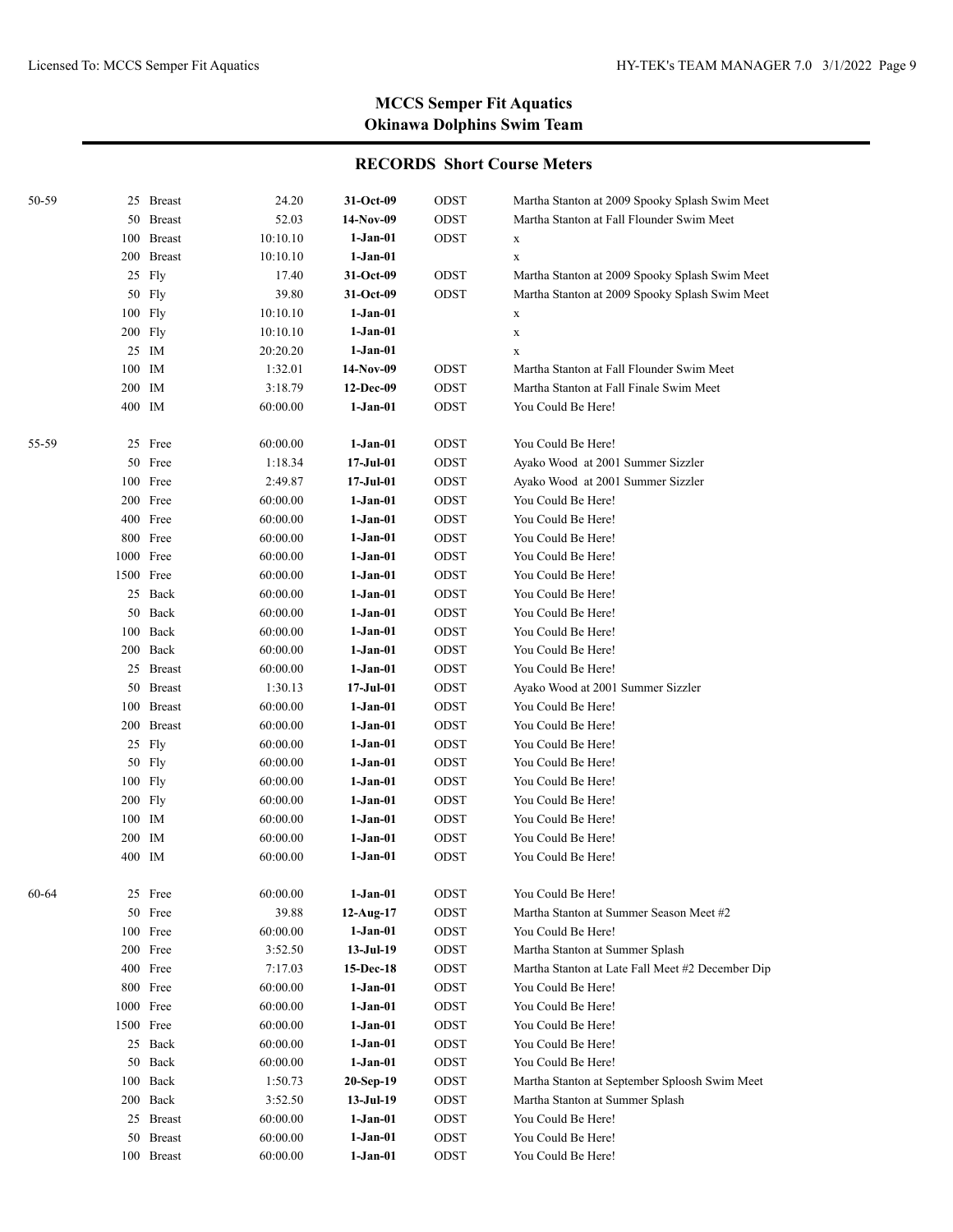| 60-64 |           | 200 Breast    | 60:00.00 | $1-Jan-01$  | ODST        | You Could Be Here!                      |
|-------|-----------|---------------|----------|-------------|-------------|-----------------------------------------|
|       |           | 25 Fly        | 60:00.00 | $1-Jan-01$  | ODST        | You Could Be Here!                      |
|       |           | 50 Fly        | 45.32    | $12-Aug-17$ | ODST        | Martha Stanton at Summer Season Meet #2 |
|       | 100 Fly   |               | 60:00.00 | 1-Jan-01    | $\rm{ODST}$ | You Could Be Here!                      |
|       | 200 Fly   |               | 60:00.00 | $1-Jan-01$  | ODST        | You Could Be Here!                      |
|       |           | 25 IM         | 60:00.00 | $1-Jan-01$  | ODST        | You Could Be Here!                      |
|       | 100       | IM            | 60:00.00 | $1-Jan-01$  | ODST        | You Could Be Here!                      |
|       | 200 IM    |               | 60:00.00 | 1-Jan-01    | ODST        | You Could Be Here!                      |
|       | 400 IM    |               | 60:00.00 | 1-Jan-01    | ODST        | You Could Be Here!                      |
| 60-69 |           | 25 Free       | 60:00.00 | $1-Jan-01$  | ODST        | You Could Be Here!                      |
|       |           | 50 Free       | 60:00.00 | $1-Jan-01$  | ODST        | You Could Be Here!                      |
|       |           | 100 Free      | 60:00.00 | $1-Jan-01$  | ODST        | You Could Be Here!                      |
|       |           | 200 Free      | 60:00.00 | $1-Jan-01$  | ODST        | You Could Be Here!                      |
|       |           | 400 Free      | 60:00.00 | $1-Jan-01$  | ODST        | You Could Be Here!                      |
|       |           | 800 Free      | 60:00.00 | $1-Jan-01$  | ODST        | You Could Be Here!                      |
|       | 1000 Free |               | 60:00.00 | $1-Jan-01$  | ODST        | You Could Be Here!                      |
|       | 1500 Free |               | 60:00.00 | $1-Jan-01$  | ODST        | You Could Be Here!                      |
|       |           | 25 Back       | 60:00.00 | $1-Jan-01$  | ODST        | You Could Be Here!                      |
|       |           | 50 Back       | 60:00.00 | $1-Jan-01$  | ODST        | You Could Be Here!                      |
|       |           | 100 Back      | 60:00.00 | $1-Jan-01$  | ODST        | You Could Be Here!                      |
|       |           | 200 Back      | 60:00.00 | $1-Jan-01$  | ODST        | You Could Be Here!                      |
|       |           | 25 Breast     | 60:00.00 | $1-Jan-01$  | ODST        | You Could Be Here!                      |
|       |           | 50 Breast     | 60:00.00 | $1-Jan-01$  | ODST        | You Could Be Here!                      |
|       |           | 100 Breast    | 60:00.00 | $1-Jan-01$  | ODST        | You Could Be Here!                      |
|       |           | 200 Breast    | 60:00.00 | $1-Jan-01$  | ODST        | You Could Be Here!                      |
|       |           | 25 Fly        | 60:00.00 | $1-Jan-01$  | ODST        | You Could Be Here!                      |
|       | 50        | Fly           | 60:00.00 | $1-Jan-01$  | ODST        | You Could Be Here!                      |
|       | 100       | Fly           | 60:00.00 | $1-Jan-01$  | ODST        | You Could Be Here!                      |
|       | 200 Fly   |               | 60:00.00 | $1-Jan-01$  | ODST        | You Could Be Here!                      |
|       |           | 25 IM         | 60:00.00 | $1-Jan-01$  | ODST        | You Could Be Here!                      |
|       | 100       | IM            | 60:00.00 | $1-Jan-01$  | ODST        | You Could Be Here!                      |
|       | 200       | IM            | 60:00.00 | $1-Jan-01$  | ODST        | You Could Be Here!                      |
|       | 400 IM    |               | 60:00.00 | $1-Jan-01$  | ODST        | You Could Be Here!                      |
| 65-69 |           | 25 Free       | 60:00.00 | $1-Jan-01$  | ODST        | You Could Be Here!                      |
|       | 50        | Free          | 60:00.00 | $1-Jan-01$  | ODST        | You Could Be Here!                      |
|       |           | 100 Free      | 60:00.00 | 1-Jan-01    | ODST        | You Could Be Here!                      |
|       |           | 200 Free      | 60:00.00 | $1-Jan-01$  | ODST        | You Could Be Here!                      |
|       | 400       | Free          | 60:00.00 | $1-Jan-01$  | ODST        | You Could Be Here!                      |
|       |           | 800 Free      | 60:00.00 | $1-Jan-01$  | ODST        | You Could Be Here!                      |
|       | 1000      | Free          | 60:00.00 | $1-Jan-01$  | <b>ODST</b> | You Could Be Here!                      |
|       | 1500      | Free          | 60:00.00 | $1-Jan-01$  | ODST        | You Could Be Here!                      |
|       |           | 25 Back       | 60:00.00 | $1-Jan-01$  | ODST        | You Could Be Here!                      |
|       |           | 50 Back       | 60:00.00 | $1-Jan-01$  | ODST        | You Could Be Here!                      |
|       | 100       | Back          | 60:00.00 | $1-Jan-01$  | ODST        | You Could Be Here!                      |
|       | 200       | Back          | 60:00.00 | $1-Jan-01$  | ODST        | You Could Be Here!                      |
|       |           | 25 Breast     | 60:00.00 | $1-Jan-01$  | ODST        | You Could Be Here!                      |
|       | 50        | <b>Breast</b> | 60:00.00 | $1-Jan-01$  | ODST        | You Could Be Here!                      |
|       | 100       | <b>Breast</b> | 60:00.00 | $1-Jan-01$  | ODST        | You Could Be Here!                      |
|       | 200       | <b>Breast</b> | 60:00.00 | $1-Jan-01$  | ODST        | You Could Be Here!                      |
|       | 25        | Fly           | 60:00.00 | $1-Jan-01$  | ODST        | You Could Be Here!                      |
|       |           | 50 Fly        | 60:00.00 | $1-Jan-01$  | ODST        | You Could Be Here!                      |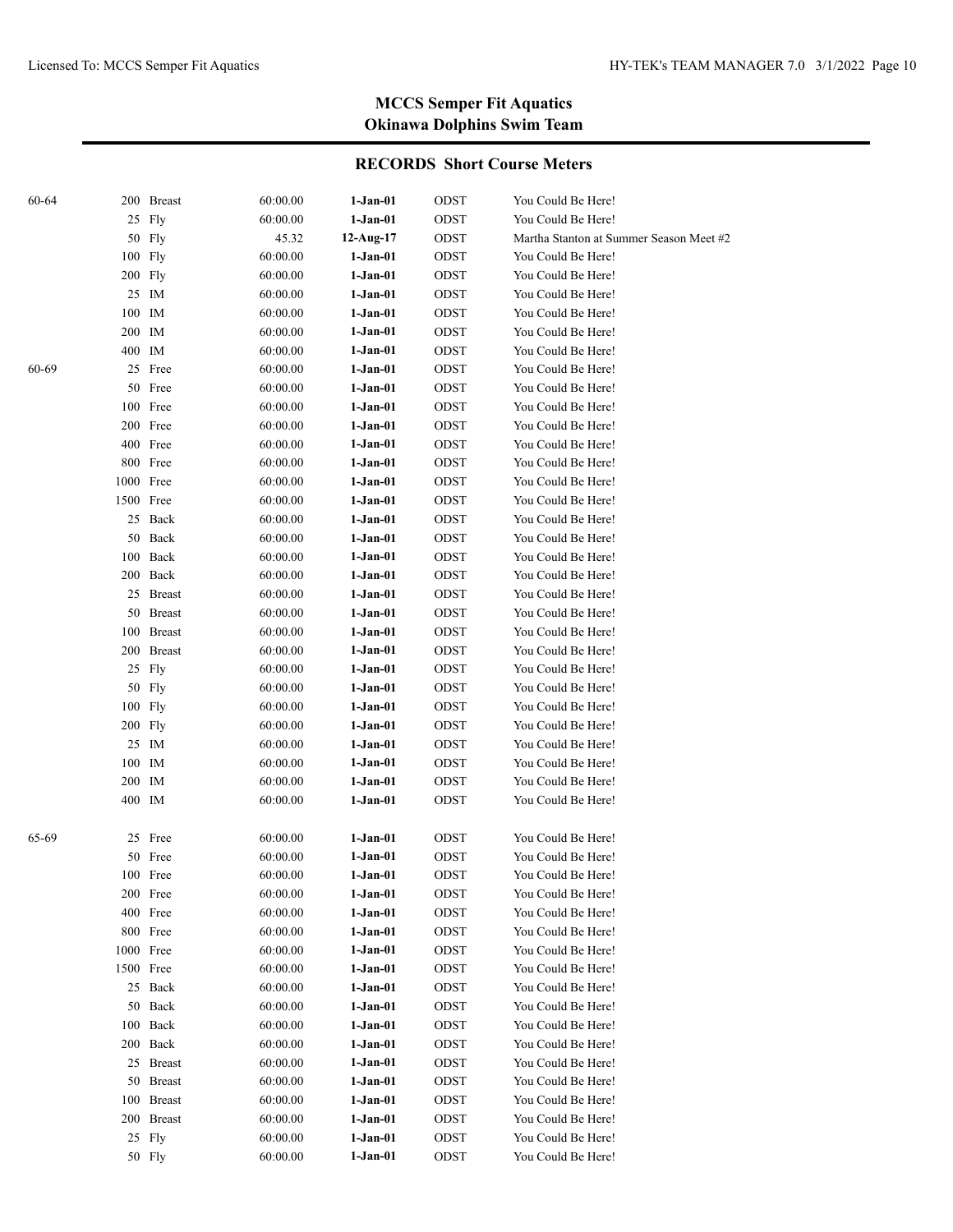| 65-69  | 100 Fly   |               | 60:00.00 | $1-Jan-01$ | ODST        | You Could Be Here! |
|--------|-----------|---------------|----------|------------|-------------|--------------------|
|        | 200 Fly   |               | 60:00.00 | $1-Jan-01$ | ODST        | You Could Be Here! |
|        |           | 25 IM         | 60:00.00 | $1-Jan-01$ | ODST        | You Could Be Here! |
|        | 100       | IM            | 60:00.00 | $1-Jan-01$ | <b>ODST</b> | You Could Be Here! |
|        | 200 IM    |               | 60:00.00 | $1-Jan-01$ | ODST        | You Could Be Here! |
|        | 400 IM    |               | 60:00.00 | $1-Jan-01$ | <b>ODST</b> | You Could Be Here! |
| 70 & O |           | 25 Free       | 60:00.00 | $1-Jan-01$ | <b>ODST</b> | You Could Be Here! |
|        |           | 50 Free       | 60:00.00 | $1-Jan-01$ | <b>ODST</b> | You Could Be Here! |
|        |           | 100 Free      | 60:00.00 | $1-Jan-01$ | ODST        | You Could Be Here! |
|        |           | 200 Free      | 60:00.00 | $1-Jan-01$ | ODST        | You Could Be Here! |
|        |           | 400 Free      | 60:00.00 | $1-Jan-01$ | ODST        | You Could Be Here! |
|        |           | 800 Free      | 60:00.00 | $1-Jan-01$ | <b>ODST</b> | You Could Be Here! |
|        | 1000 Free |               | 60:00.00 | $1-Jan-01$ | <b>ODST</b> | You Could Be Here! |
|        | 1500 Free |               | 60:00.00 | $1-Jan-01$ | <b>ODST</b> | You Could Be Here! |
|        |           | 25 Back       | 60:00.00 | $1-Jan-01$ | ODST        | You Could Be Here! |
|        |           | 50 Back       | 60:00.00 | $1-Jan-01$ | ODST        | You Could Be Here! |
|        | 100       | Back          | 60:00.00 | $1-Jan-01$ | <b>ODST</b> | You Could Be Here! |
|        |           | 200 Back      | 60:00.00 | $1-Jan-01$ | <b>ODST</b> | You Could Be Here! |
|        | 25        | <b>Breast</b> | 60:00.00 | $1-Jan-01$ | ODST        | You Could Be Here! |
|        | 50        | <b>Breast</b> | 60:00.00 | $1-Jan-01$ | <b>ODST</b> | You Could Be Here! |
|        | 100       | <b>Breast</b> | 60:00.00 | $1-Jan-01$ | ODST        | You Could Be Here! |
|        | 200       | <b>Breast</b> | 60:00.00 | $1-Jan-01$ | ODST        | You Could Be Here! |
|        | 25        | Fly           | 60:00.00 | $1-Jan-01$ | ODST        | You Could Be Here! |
|        | 50        | Fly           | 60:00.00 | $1-Jan-01$ | ODST        | You Could Be Here! |
|        | $100$ Fly |               | 60:00.00 | $1-Jan-01$ | ODST        | You Could Be Here! |
|        | 200 Fly   |               | 60:00.00 | $1-Jan-01$ | ODST        | You Could Be Here! |
|        | 25        | IM            | 60:00.00 | $1-Jan-01$ | ODST        | You Could Be Here! |
|        | 100       | IM            | 60:00.00 | $1-Jan-01$ | ODST        | You Could Be Here! |
|        | 200       | IM            | 60:00.00 | $1-Jan-01$ | ODST        | You Could Be Here! |
|        | 400 IM    |               | 60:00.00 | $1-Jan-01$ | ODST        | You Could Be Here! |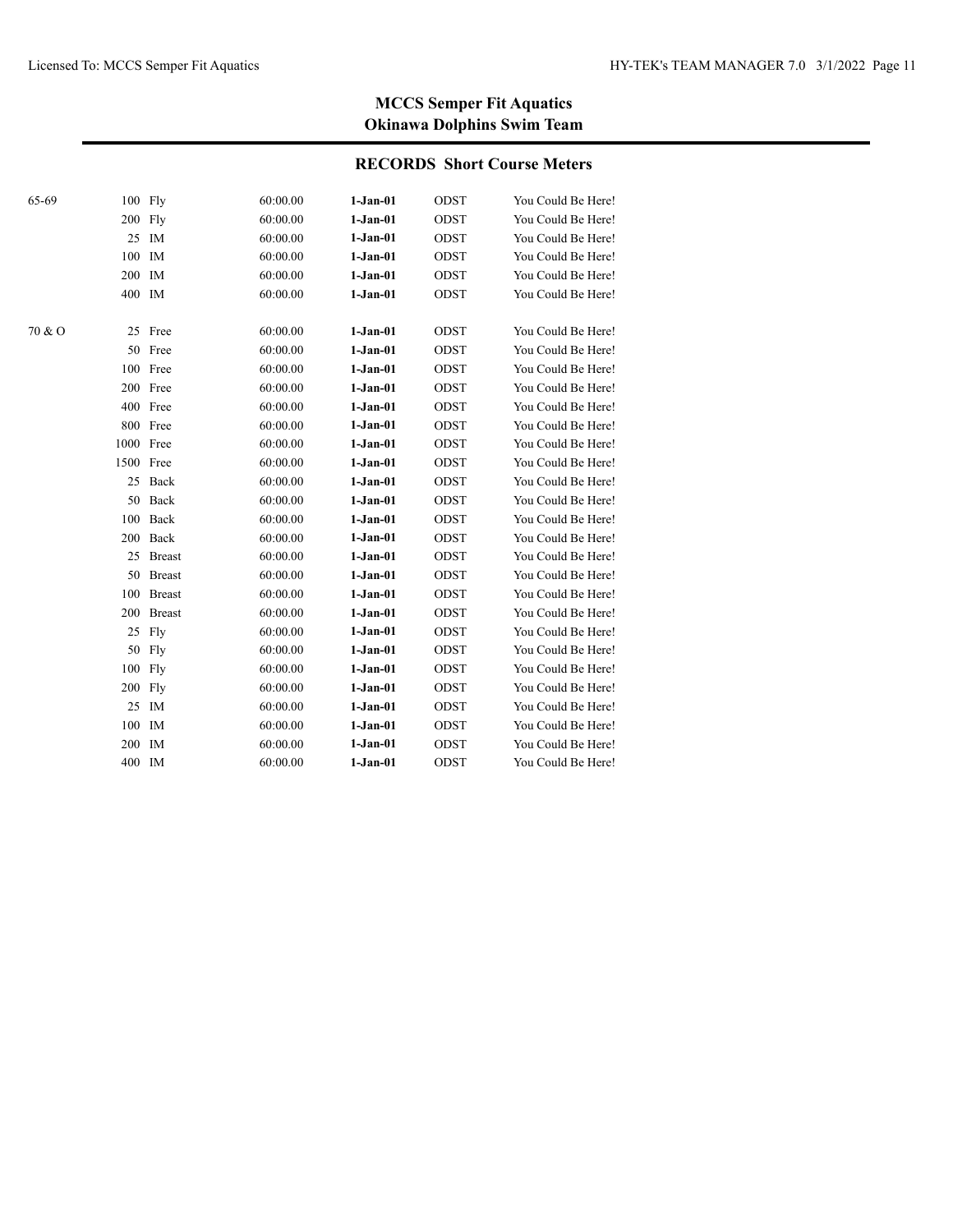### **RECORDS Short Course Meters**

#### **SC Meters-Male**

| Eryton L. Tate at St. Mary's Tokyo Invite Championship                 |
|------------------------------------------------------------------------|
|                                                                        |
| Eryton L. Tate at St. Mary's Tokyo Invite Championship                 |
| Thomas M. Stofka at ODST Summer Meet #2                                |
| Noah Weidner at ODST Summer Starter                                    |
|                                                                        |
|                                                                        |
|                                                                        |
| Thomas M. Stofka at March 2014 Age Group Championship Swim Meet        |
| Eryton L. Tate at St. Mary's Tokyo Invite Championship                 |
| Asher Romnek at Tigersharks Invitational Swim Meet 2017                |
| Noah Weidner at ODST Summer Sizzler Swim Meet                          |
| JT Semple at March 2012 Winter Age Group Champs                        |
| Asher Romnek at Tigersharks Invitational Swim Meet 2017                |
|                                                                        |
|                                                                        |
| Eryton L. Tate at St. Mary's Tokyo Invite Championship                 |
| Eryton L. Tate at St. Mary's Tokyo Invite Championship                 |
| Thomas M. Stofka at ODST Summer Meet #3                                |
|                                                                        |
| Colby Zaleski at ODST Meet Foster 50m, 25m Course                      |
| Asher Romnek at Tigersharks Invitational Swim Meet 2017                |
| Asher Romnek at Tigersharks Invitational Swim Meet 2017                |
|                                                                        |
| Okinawa Dolphins Swim Team J. RECKLING, S. Campbell, C. Tillapaugh     |
|                                                                        |
|                                                                        |
|                                                                        |
| Okinawa Dolphins Swim Team J. RECKLING, S. Campbell, C. Tillapaugh, S. |
|                                                                        |
|                                                                        |
|                                                                        |
| John T. Carlin at March 2010 Age Group Championship Swim Meet          |
|                                                                        |
|                                                                        |
|                                                                        |
|                                                                        |
|                                                                        |
| John T. Carlin at March 2010 Age Group Championship Swim Meet          |
| Thomas M. Stofka at March 2016 Age Group Championship Swim Meet        |
| Patrick K. Duenas at Holiday Hurrah Swim meet                          |
|                                                                        |
|                                                                        |
| CONNOR CACKOVIC at Fall Finale                                         |
|                                                                        |
| John T. Carlin at ODST Meet Foster 50m, 25m Course                     |
|                                                                        |
| John T. Carlin at 2009 Spooky Splash Swim Meet                         |
| John T. Carlin at March 2010 Age Group Championship Swim Meet          |
|                                                                        |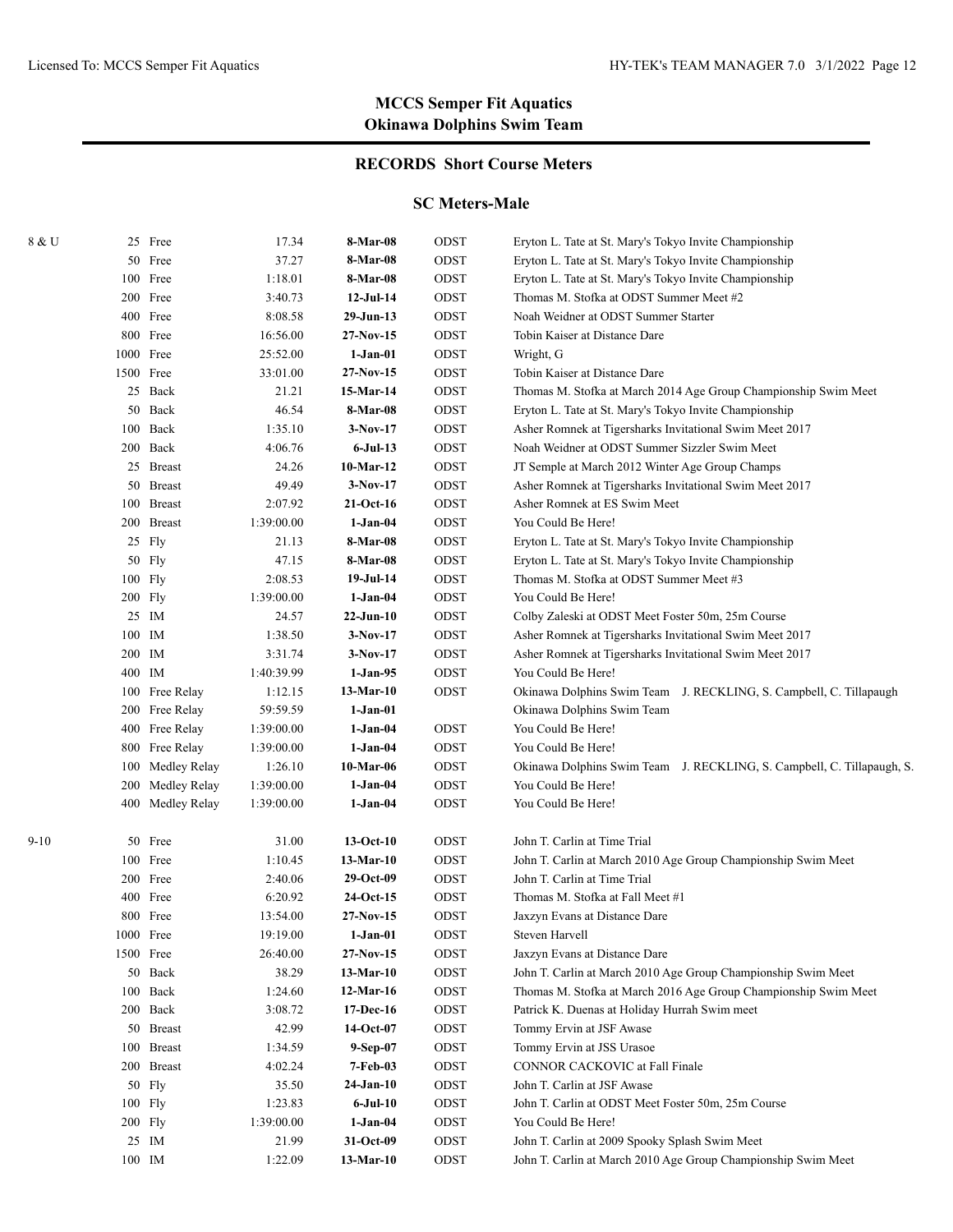| $9 - 10$  | 200 IM |                  | 3:04.21    | $17-Nov-07$ | ODST | Tommy Ervin at Perky Turkey Tumble Swim Meet                              |
|-----------|--------|------------------|------------|-------------|------|---------------------------------------------------------------------------|
|           | 400 IM |                  | 1:39:00.00 | $1-Jan-04$  | ODST | You Could Be Here!                                                        |
|           |        | 100 Free Relay   | 1:12.15    | 10-Mar-01   | ODST | Okinawa Dolphins Swim Team J. RECKLING, S. Campbell, C. Tillapaugh        |
|           |        | 200 Free Relay   | 2:24.06    | $13-Mar-10$ | ODST | Okinawa Dolphins Swim Team J. Carlin, E. Tate, C. Vietas, M. Quispe       |
|           |        | 800 Free Relay   | 1:39:00.00 | $1-Jan-04$  | ODST | You Could Be Here!                                                        |
|           |        | 100 Medley Relay | 1:26.10    | 10-Mar-01   | ODST | Okinawa Dolphins Swim Team J. RECKLING, S. Campbell, C. Tillapaugh        |
|           |        | 200 Medley Relay | 2:47.35    | $13-Mar-10$ | ODST | Okinawa Dolphins Swim Team E. Tate, M. Quispe, J. Carlin, C. Vietas       |
|           |        | 400 Medley Relay | 1:39:00.00 | $1-Jan-04$  | ODST | You Could Be Here!                                                        |
| $11 - 12$ |        | 50 Free          | 27.22      | $21-Nov-09$ | ODST | Tommy Ervin at 2009 Citi Invitational                                     |
|           |        | 100 Free         | 59.23      | $21-Nov-09$ | ODST | Tommy Ervin at 2009 Citi Invitational                                     |
|           |        | 200 Free         | 2:14.03    | $21-Nov-09$ | ODST | Tommy Ervin at 2009 Citi Invitational                                     |
|           |        | 400 Free         | 5:05.43    | 14-Nov-09   | ODST | Tommy Ervin at Fall Flounder Swim Meet                                    |
|           |        | 800 Free         | 12:25.00   | $27-Nov-15$ | ODST | Sander Marty at Distance Dare                                             |
|           |        | 1000 Free        | 16:11.00   | 25-Nov-16   | ODST | Derek Long at Distance Dare                                               |
|           |        | 1500 Free        | 23:30.00   | $25-Nov-16$ | ODST | Derek Long at Distance Dare                                               |
|           |        | 50 Back          | 32.30      | 15-Mar-14   | ODST | Edward J. Finman at March 2014 Age Group Championship Swim Meet           |
|           |        | 100 Back         | 1:13.26    | 13-Mar-10   | ODST | Steffen P. Mount at March 2010 Age Group Championship Swim Meet           |
|           |        | 200 Back         | 2:45.78    | $22-Nov-08$ | ODST | Tristan Bunch at 2008 TAS Invitational                                    |
|           |        | 50 Breast        | 36.18      | 11-Mar-06   | ODST | Calvin Hensley at ASCJ Winter 2006 Junior Olympics Swim Meet              |
|           |        | 100 Breast       | 1:18.37    | $21-Nov-09$ | ODST | Tommy Ervin at 2009 Citi Invitational                                     |
|           |        | 200 Breast       | 2:52.34    | $21-Nov-09$ | ODST | Tommy Ervin at 2009 Citi Invitational                                     |
|           |        | 50 Fly           | 30.84      | $13-Mar-10$ | ODST | Steffen P. Mount at March 2010 Age Group Championship Swim Meet           |
|           |        | $100$ Fly        | 1:09.27    | $21-Nov-09$ | ODST | Tommy Ervin at 2009 Citi Invitational                                     |
|           |        | 200 Fly          | 3:05.79    | $7-Dec-13$  | ODST | Edward Finman at Season Finale Swim Meet                                  |
|           |        | 25 IM            | 19.24      | $23-Nov-02$ | ODST | Patrick W. Smith<br>at Fall Flounder                                      |
|           | 100 IM |                  | 1:11.98    | 15-Mar-14   | ODST | Edward J. Finman at March 2014 Age Group Championship Swim Meet           |
|           | 200 IM |                  | 2:35.56    | 15-Mar-14   | ODST | Edward J. Finman at March 2014 Age Group Championship Swim Meet           |
|           | 400 IM |                  | 5:59.14    | 7-Jul-09    | ODST | Tommy Ervin at Summer Sizzler Swim Meet                                   |
|           |        | 100 Free Relay   | 1:39:00.00 | $1-Jan-04$  | ODST | You Could Be Here!                                                        |
|           |        | 200 Free Relay   | 2:07.04    | $12-Mar-05$ | ODST | Okinawa Dolphins Swim Team C. CACKOVIC, S. Cole-Fletcher, K. Wood, B      |
|           |        | 400 Free Relay   | 5:23.86    | $1-Jan-02$  | ODST | 2002                                                                      |
|           |        | 800 Free Relay   | 1:39:00.00 | $1-Jan-04$  | ODST | You Could Be Here!                                                        |
|           |        | 100 Medley Relay | 1:39:00.00 | $1-Jan-04$  | ODST | You Could Be Here!                                                        |
|           |        | 200 Medley Relay | 2:23.78    | $1-Jan-02$  | ODST | Okinawa Dolphins Swim Team C. Tillapaugh, S. Campbell, R. Erickson, J. WO |
|           |        | 400 Medley Relay | 1:39:00.00 | $1-Jan-04$  | ODST | You Could Be Here!                                                        |
| $13 - 14$ |        | 50 Free          | 26.77      | 13-Mar-10   | ODST | Tommy Ervin at March 2010 Age Group Championship Swim Meet                |
|           |        | 100 Free         | 58.90      | $13-Mar-10$ | ODST | Tommy Ervin at March 2010 Age Group Championship Swim Meet                |
|           |        | 200 Free         | 2:10.97    | 14-Mar-15   | ODST | Josh Choi at Tokyo Winter Championships Swim Meet                         |
|           |        | 400 Free         | 4:40.34    | 14-Mar-15   | ODST | Josh Choi at Tokyo Winter Championships Swim Meet                         |
|           |        | 800 Free         | 10:52.08   | $22-Nov-08$ | ODST | Joseph W. Wartella at 2008 TAS Invitational                               |
|           |        | 1000 Free        | 14:38.00   | $23-Nov-12$ | ODST | Ryan W. Armes at Distance Dare                                            |
|           |        | 1500 Free        | 20:56.00   | $27-Jan-18$ | ODST | Sander Marty at Distance Dare 5km Swim                                    |
|           |        | 50 Back          | 31.89      | 9-Mar-13    | ODST | Jared Dyer at March 2013 Age Group Champs Swim Meet                       |
|           |        | 100 Back         | 1:08.03    | 9-Mar-13    | ODST | Jared Dyer at March 2013 Age Group Champs Swim Meet                       |
|           |        | 200 Back         | 2:41.65    | $10-Mar-12$ | ODST | Jared Dyer at March 2012 Winter Age Group Champs                          |
|           |        | 50 Breast        | 35.15      | $13-Mar-10$ | ODST | Tommy Ervin at March 2010 Age Group Championship Swim Meet                |
|           |        | 100 Breast       | 1:14.83    | $13-Mar-10$ | ODST | Tommy Ervin at March 2010 Age Group Championship Swim Meet                |
|           |        | 200 Breast       | 2:41.48    | $13-Mar-10$ | ODST | Tommy Ervin at March 2010 Age Group Championship Swim Meet                |
|           |        | 50 Fly           | 29.40      | $13-Mar-10$ | ODST | Tommy Ervin at March 2010 Age Group Championship Swim Meet                |
|           |        | 100 Fly          | 1:05.81    | $13-Mar-10$ | ODST | Tommy Ervin at March 2010 Age Group Championship Swim Meet                |
|           |        |                  |            |             |      |                                                                           |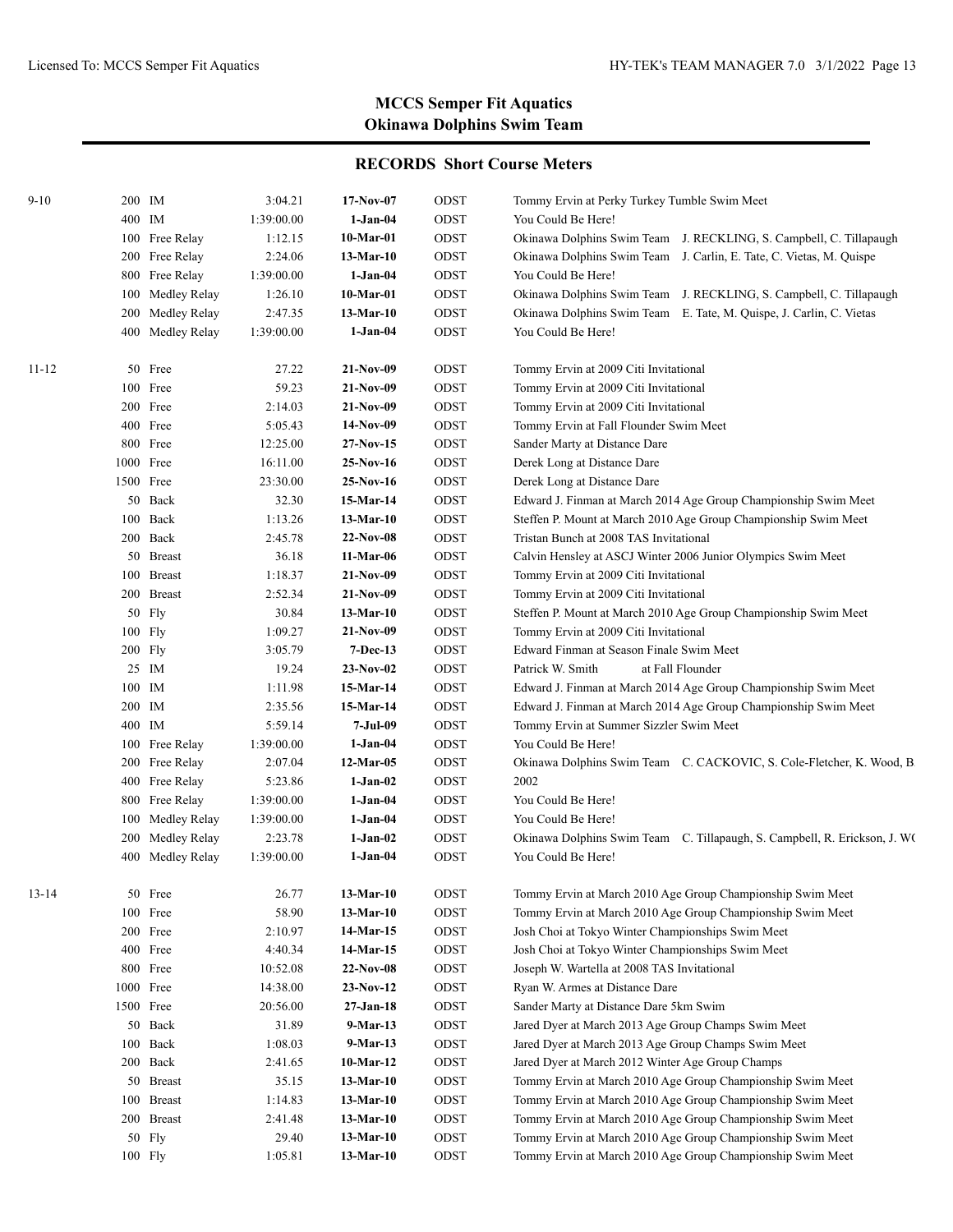| $13 - 14$ | 200 Fly       |                  | 2:29.67    | 14-Mar-15     | ODST       | Edward J. Finman at Tokyo Winter Championships Swim Meet                   |
|-----------|---------------|------------------|------------|---------------|------------|----------------------------------------------------------------------------|
|           |               | 25 IM            | 20.85      | $13-Jul-19$   | ODST       | Ben Broskovetz<br>at Summer Splash                                         |
|           | $100$ $\,$ IM |                  | 1:11.67    | 21-Nov-14     | ODST       | Oliver Carson at Tigersharks Invitational Swim Meet                        |
|           | 200 IM        |                  | 2:29.82    | 14-Mar-15     | ODST       | Josh Choi at Tokyo Winter Championships Swim Meet                          |
|           | 400 IM        |                  | 5:26.66    | 14-Mar-15     | ODST       | Oliver Carson at Tokyo Winter Championships Swim Meet                      |
|           |               | 100 Free Relay   | 1:39:00.00 | $1-Jan-04$    | ODST       | You Could Be Here!                                                         |
|           |               | 200 Free Relay   | 2:06.65    | $20-Nov-15$   | ODST       | Okinawa Dolphins Swim Team Z. Kaiser, D. Fecteau, L. Fecteau, C. Cronbaug  |
|           |               | 400 Free Relay   | 4:12.63    | 15-Mar-15     | ODST       | Okinawa Dolphins Swim Team J. Choi, E. Finman, O. Carson, D. Galbraith     |
|           |               | 800 Free Relay   | 1:39:00.00 | $1-Jan-04$    | ODST       | You Could Be Here!                                                         |
|           |               | 100 Medley Relay | 1:39:00.00 | $1-Jan-04$    | ODST       | You Could Be Here!                                                         |
|           |               | 200 Medley Relay | 2:12.19    | 14-Mar-15     | ODST       | Okinawa Dolphins Swim Team E. Finman, J. Choi, O. Carson, D. Fecteau       |
|           |               | 400 Medley Relay | 5:10.70    | 14-Sep-14     | ODST       | Okinawa Dolphins Swim Team E. Finman, J. Choi, O. Carson, K. Kaiser        |
| $15 - 18$ |               | 50 Free          | 25.46      | $4-Nov-16$    | ODST       | Jaedon M. Evans at Tigersharks Invitational Swim Meet 2016                 |
|           |               | 100 Free         | 55.27      | $4-Nov-16$    | ODST       | Jaedon M. Evans at Tigersharks Invitational Swim Meet 2016                 |
|           |               | 200 Free         | 1:59.76    | 4-Nov-16      | ODST       | Jaedon M. Evans at Tigersharks Invitational Swim Meet 2016                 |
|           |               | 400 Free         | 4:19.06    | $4-Nov-16$    | ODST       | Jaedon M. Evans at Tigersharks Invitational Swim Meet 2016                 |
|           |               | 800 Free         | 9:35.30    | $3-Feb-13$    | ODST       | John Armellino at JSF Awase                                                |
|           | 1000 Free     |                  | 12:13.00   | $23-Nov-12$   | ODST       | John Armellino at Distance Dare                                            |
|           | 1500 Free     |                  | 18:11.28   | $3-Feb-13$    | ODST       | John Armellino at JSF Awase                                                |
|           |               | 50 Back          | 31.15      | 4-Nov-16      | ODST       | Jaedon M. Evans at Tigersharks Invitational Swim Meet 2016                 |
|           |               | 100 Back         | 1:04.89    | $1-Jan-99$    | ODST       | Upayokin, J                                                                |
|           |               | 200 Back         | 2:28.30    | $10$ -Jul-21  | ODST       | Joachim Killian at Summer Splash Swim Meet                                 |
|           |               | 50 Breast        | 33.10      | 4-Nov-16      | ODST       | Jaedon M. Evans at Tigersharks Invitational Swim Meet 2016                 |
|           |               | 100 Breast       | 1:09.90    | $1-Jan-00$    | ODST       | Grubbs, G                                                                  |
|           |               | 200 Breast       | 2:34.26    | $1-Jan-99$    | ODST       | Grubbs, G                                                                  |
|           |               | 50 Fly           | 27.54      | $10-Mar-07$   | ODST       | Charles Lane at ASCJ Tokyo JO Meet                                         |
|           |               | 100 Fly          | 1:01.68    | $10-Mar-07$   | ODST       | Charles Lane at ASCJ Tokyo JO Meet                                         |
|           | 200 Fly       |                  | 2:29.27    | 7-Mar-09      | ODST       | Connor Lennard at Tokyo International Championships                        |
|           |               | 25 IM            | 18.72      | $13-Jul-19$   | ODST       | Noah K. Weidner<br>at Summer Splash                                        |
|           | 100 IM        |                  | 1:07.26    | 29-Apr-17     | ODST       | Jaedon M. Evans at ODST Spring Fling                                       |
|           | 200 IM        |                  | 2:21.94    | $1-Jan-99$    | ODST       | Upayokin, J                                                                |
|           | 400 IM        |                  | 5:11.39    | 7-Mar-09      | ODST       | Connor Lennard at Tokyo International Championships                        |
|           |               | 100 Free Relay   | 1:39:00.00 | $1-Jan-04$    | ODST       | You Could Be Here!                                                         |
|           |               | 200 Free Relay   | 1:54.40    | 21-Feb-15     | <b>KAD</b> | Kadena<br>E. Finman, J. Evans, Z. Evans, J. Choi                           |
|           |               | 400 Free Relay   | 4:07.32    | 10-Mar-13     | ODST       | Okinawa Dolphins Swim Team J. Armellino, J. McFarland, L. Crecelius, J. Ha |
|           |               | 800 Free Relay   | 1:39:00.00 | 1-Jan-04      | ODST       | You Could Be Here!                                                         |
|           |               | 100 Medley Relay | 1:39:00.00 | $1-Jan-04$    | ODST       | You Could Be Here!                                                         |
|           |               | 200 Medley Relay | 2:05.56    | $9-Mar-13$    | ODST       | Okinawa Dolphins Swim Team J. Armellino, S. Guyton, J. McFarland, L. Crec  |
|           |               | 400 Medley Relay | 1:39:00.00 | $1-Jan-04$    | ODST       | You Could Be Here!                                                         |
| 19-24     |               | 25 Free          | 13.40      | $26 - Jun-01$ | ODST       | Craig Liquori at 2001 Spring Splash                                        |
|           |               | 50 Free          | 26.33      | $14-Nov-09$   | ODST       | David J. Saroka at Fall Flounder Swim Meet                                 |
|           |               | 100 Free         | 57.20      | 25-Jan-09     | ODST       | Jimmy Shea at JSF Awase Preliminary for JOC Cup Meet                       |
|           |               | 200 Free         | 2:12.82    | $30-Jun-12$   | ODST       | Cole A. Kimble at ODST Summer Meet #1                                      |
|           |               | 400 Free         | 4:46.59    | $7-Jul-12$    | ODST       | Cole A. Kimble at ODST Summer Meet #2                                      |
|           |               | 800 Free         | 60:00.00   | $1-Jan-01$    | ODST       | You Could Be Here!                                                         |
|           |               | 1000 Free        | 60:00.00   | $1-Jan-01$    | ODST       | You Could Be Here!                                                         |
|           |               | 1500 Free        | 60:00.00   | $1-Jan-01$    | ODST       | You Could Be Here!                                                         |
|           |               | 25 Back          | 17.61      | 27-Feb-21     | ZOTH       | Nino Magbanua at ODST Swim Meet                                            |
|           |               | 50 Back          | 33.42      | 30-Oct-01     | ODST       | Tommy L. Schram at Pumpkin Plunge                                          |
|           |               | 100 Back         | 1:12.78    | 6-Dec-08      | ODST       | Jimmy Shea at ODST Holiday Hurrah Swim Meet                                |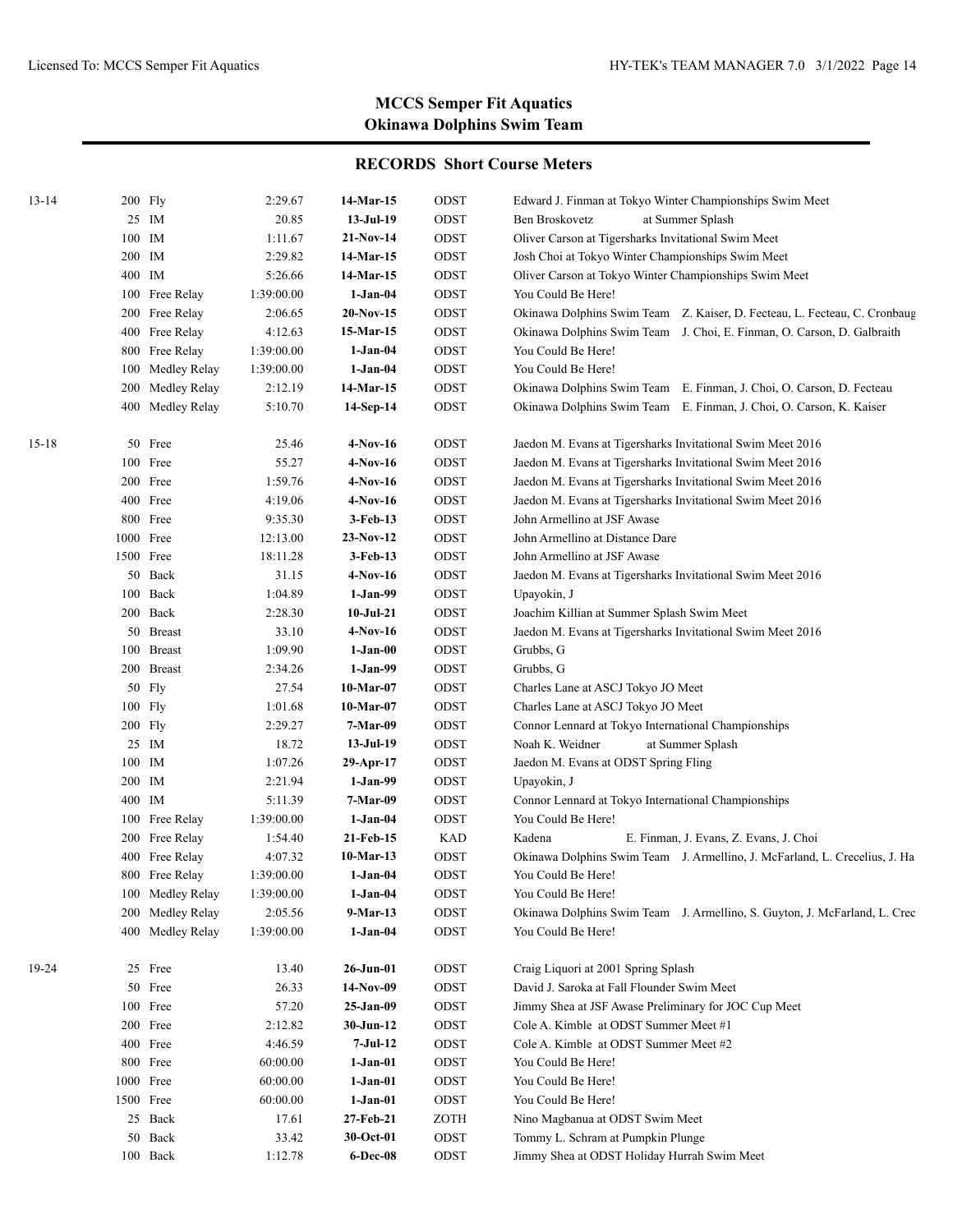| 19-24 |           | 200 Back       | 2:58.89    | 6-Jul-10     | ODST | Michael A. Skarzynske at ODST Meet Foster 50m, 25m Course |
|-------|-----------|----------------|------------|--------------|------|-----------------------------------------------------------|
|       | 25        | <b>Breast</b>  | 18.29      | $26$ -Jun-01 | ODST | Craig Liquori at 2001 Spring Splash                       |
|       | 50        | <b>Breast</b>  | 37.53      | 30-Oct-01    | ODST | Jason MORRIS at Pumpkin Plunge                            |
|       |           | 100 Breast     | 1:25.13    | 7-Jul-12     | ODST | Cole A. Kimble at ODST Summer Meet #2                     |
|       |           | 200 Breast     | 3:01.89    | $21-Jul-12$  | ODST | Cole A. Kimble at ODST Summer Meet #3                     |
|       |           | 25 Fly         | 14.56      | $26$ -Jun-01 | ODST | Craig Liquori at 2001 Spring Splash                       |
|       |           | $50$ Fly       | 27.79      | 25-Jan-09    | ODST | Jimmy Shea at JSF Awase Preliminary for JOC Cup Meet      |
|       |           | $100$ Fly      | 1:08.21    | $30-Jun-12$  | ODST | Cole A. Kimble at ODST Summer Meet #1                     |
|       | 200 Fly   |                | 2:35.01    | 7-Jul-12     | ODST | Cole A. Kimble at ODST Summer Meet #2                     |
|       | 100 IM    |                | 1:06.72    | 15-Nov-08    | ODST | Jimmy Shea at ODST Perky Turkey Tumble Swim Meet          |
|       | 200 IM    |                | 2:24.19    | 25-Jan-09    | ODST | Jimmy Shea at JSF Awase Preliminary for JOC Cup Meet      |
|       | 400 IM    |                | 5:23.80    | $21-Jul-12$  | ODST | Cole A. Kimble at ODST Summer Meet #3                     |
| 19-29 |           | 25 Free        | 11.79      | 19-Sep-04    | ODST | Michael Grados at JMSF Awase                              |
|       |           | 50 Free        | 26.33      | 14-Nov-09    | ODST | David J. Saroka at Fall Flounder Swim Meet                |
|       |           | 100 Free       | 57.20      | 25-Jan-09    | ODST | Jimmy Shea at JSF Awase Preliminary for JOC Cup Meet      |
|       |           | 200 Free       | 2:12.82    | 30-Jun-12    | ODST | Cole A. Kimble at ODST Summer Meet #1                     |
|       |           | 400 Free       | 4:46.59    | 7-Jul-12     | ODST | Cole A. Kimble at ODST Summer Meet #2                     |
|       |           | 800 Free       | 11:50.00   | 27-Nov-15    | ODST | Paul K. Honnold at Distance Dare                          |
|       | 1000 Free |                | 18:03.00   | 9-Dec-11     | ODST | Mike Guare at Distance Dare 2011                          |
|       | 1500 Free |                | 22:23.00   | 27-Nov-15    | ODST | Paul K. Honnold at Distance Dare                          |
|       |           | 25 Back        | 16.97      | $1-Jan-01$   | ODST | Schramm, T                                                |
|       |           | 50 Back        | 33.42      | $1-Jan-01$   | ODST | Schramm, T                                                |
|       |           | 100 Back       | 1:09.90    | $20-Jul-13$  | ODST | Chris Knaute at ODST Summer Finale Swim Meet              |
|       |           | 200 Back       | 2:58.89    | 6-Jul-10     | ODST | Michael A. Skarzynske at ODST Meet Foster 50m, 25m Course |
|       |           | 25 Breast      | 18.29      | 1-Jan-01     | ODST | Liquori, C                                                |
|       |           | 50 Breast      | 37.53      | 30-Oct-01    | ODST | Jason MORRIS at Pumpkin Plunge                            |
|       |           | 100 Breast     | 1:15.47    | 1-Jan-95     | ODST | STEVEN FEDOR at BEST TIMES                                |
|       |           | 200 Breast     | 3:01.89    | $21-Jul-12$  | ODST | Cole A. Kimble at ODST Summer Meet #3                     |
|       |           | 25 Fly         | 12.99      | 19-Sep-04    | ODST | Michael Grados at JMSF Awase                              |
|       |           | 50 Fly         | 27.20      | 19-Sep-04    | ODST | Michael Grados at JMSF Awase                              |
|       |           | $100$ Fly      | 1:07.00    | 31-Jan-10    | ODST | Justin L. Hauffe at Estimated Splits & Test Set           |
|       | 200 Fly   |                | 2:35.01    | 7-Jul-12     | ODST | Cole A. Kimble at ODST Summer Meet #2                     |
|       |           | 25 IM          | 21.41      | 21-Jul-09    | ODST | Michael A. Skarzynske at Summer Finale Swim Meet          |
|       | 100       | IM             | 1:05.33    | 19-Sep-04    | ODST | Michael Grados at JMSF Awase                              |
|       | 200       | IM             | 2:24.19    | 25-Jan-09    | ODST | Jimmy Shea at JSF Awase Preliminary for JOC Cup Meet      |
|       | 400       | IM             | 5:23.80    | $21-Jul-12$  | ODST | Cole A. Kimble at ODST Summer Meet #3                     |
|       |           | 100 Free Relay | 1:39:00.00 | $1-Jan-04$   | ODST | You Could Be Here!                                        |
|       |           | 200 Free Relay | 1:39:00.00 | $1-Jan-04$   | ODST | You Could Be Here!                                        |
|       | 400       | Free Relay     | 1:39:00.00 | $1-Jan-04$   | ODST | You Could Be Here!                                        |
|       | 800       | Free Relay     | 1:39:00.00 | $1-Jan-04$   | ODST | You Could Be Here!                                        |
|       | 100       | Medley Relay   | 1:39:00.00 | $1-Jan-04$   | ODST | You Could Be Here!                                        |
|       | 200       | Medley Relay   | 1:39:00.00 | $1-Jan-04$   | ODST | You Could Be Here!                                        |
|       | 400       | Medley Relay   | 1:39:00.00 | $1-Jan-04$   | ODST | You Could Be Here!                                        |
| 25-25 | 200       | Back           | 60:00.00   | $1-Jan-01$   | ODST | You Could Be Here!                                        |
| 25-29 |           | 25 Free        | 1:00.00    | $1-Jan-01$   | ODST | You Could Be Here!                                        |
|       | 50        | Free           | 26.69      | $16$ -Apr-00 | ODST | Mark Ackerman at JMSF - Ryuku Spring Champs               |
|       | 100       | Free           | 1:03.25    | $21-Jul-12$  | ODST | Jeff A. Thompson at ODST Summer Meet #3                   |
|       | 200       | Free           | 2:23.69    | $30-Jun-12$  | ODST | Jeff A. Thompson at ODST Summer Meet #1                   |
|       |           | 400 Free       | 5:02.76    | $21-Jul-12$  | ODST | Jeff A. Thompson at ODST Summer Meet #3                   |
|       | 800       | Free           | 14:14.00   | 9-Dec-11     | ODST | Mike Guare at Distance Dare 2011                          |
|       | 1000 Free |                | 18:03.00   | 9-Dec-11     | ODST | Mike Guare at Distance Dare 2011                          |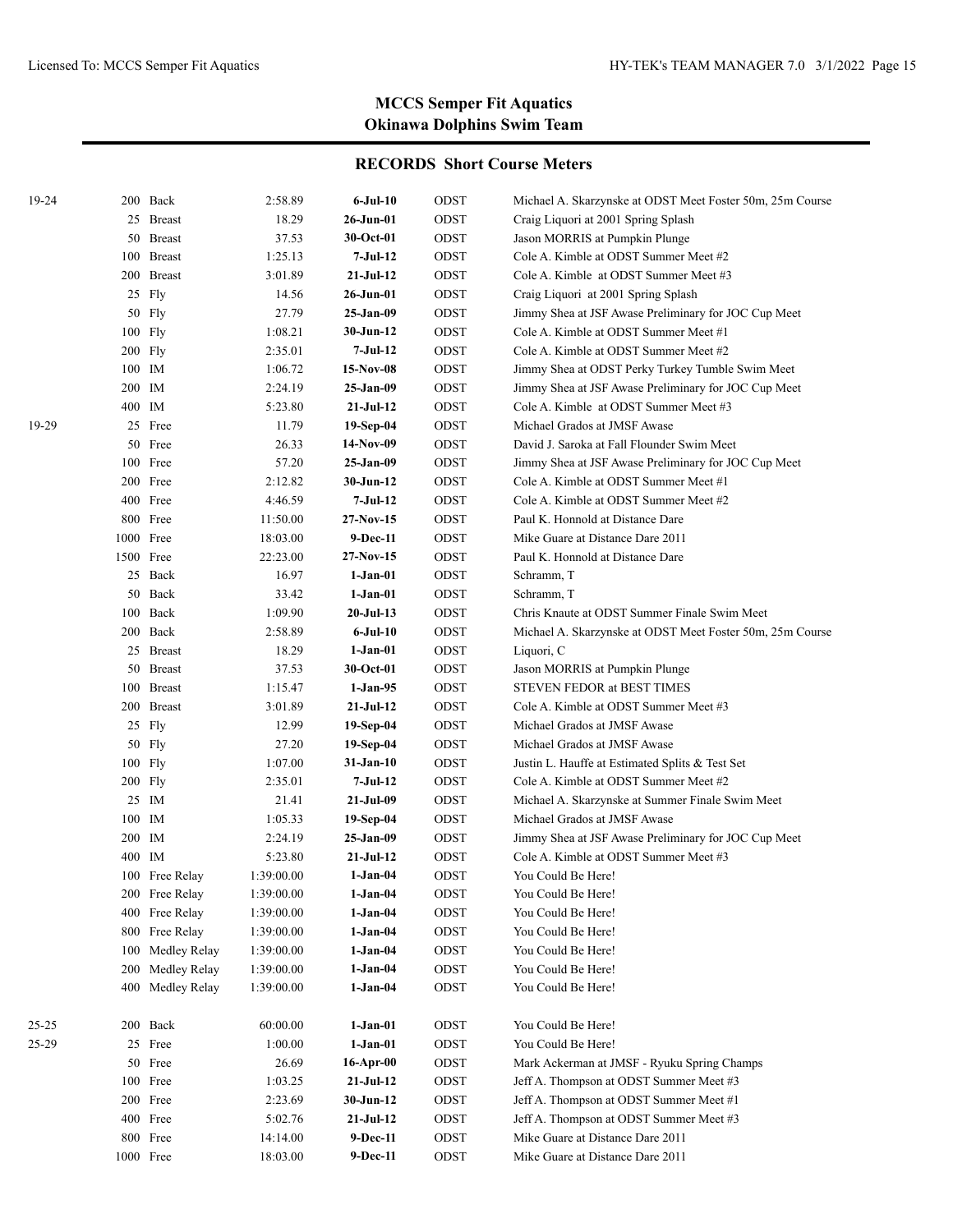| 25-29 |               | 1500 Free  | 27:34.00 | 9-Dec-11         | ODST | Mike Guare at Distance Dare 2011             |
|-------|---------------|------------|----------|------------------|------|----------------------------------------------|
|       |               | 25 Back    | 16.99    | 19-Sep-04        | ODST | Michael Grados at JMSF Awase                 |
|       |               | 50 Back    | 33.64    | 20-Jul-13        | ODST | Chris Knaute at ODST Summer Finale Swim Meet |
|       |               | 100 Back   | 1:09.90  | 20-Jul-13        | ODST | Chris Knaute at ODST Summer Finale Swim Meet |
|       |               | 200 Back   | 60:00.00 | $1-Jan-01$       | ODST | You Could Be Here!                           |
|       |               | 25 Breast  | 19.99    | 19-Sep-04        | ODST | Michael Grados at JMSF Awase                 |
|       |               | 50 Breast  | 38.10    | 2-Feb-03         | ODST | Matt J. Kent at JASF Awase                   |
|       |               | 100 Breast | 1:49.81  | 29-Oct-00        | ODST | James Breslin at Fall Flounder 2000          |
|       |               | 200 Breast | 60:00.00 | 1-Jan-01         | ODST | You Could Be Here!                           |
|       |               | 25 Fly     | 12.99    | 19-Sep-04        | ODST | Michael Grados at JMSF Awase                 |
|       |               | 50 Fly     | 27.20    | $19-Sep-04$      | ODST | Michael Grados at JMSF Awase                 |
|       | 100 Fly       |            | 1:21.86  | 30-Jun-12        | ODST | Zach Hoeh at ODST Summer Meet #1             |
|       | 200 Fly       |            | 60:00.00 | $1-Jan-01$       | ODST | You Could Be Here!                           |
|       | 100 IM        |            | 1:05.33  | 19-Sep-04        | ODST | Michael Grados at JMSF Awase                 |
|       | 200 IM        |            | 2:49.17  | 21-Jul-12        | ODST | Jeff A. Thompson at ODST Summer Meet #3      |
|       | 400 IM        |            | 60:00.00 | 1-Jan-01         | ODST | You Could Be Here!                           |
|       |               |            |          |                  |      |                                              |
| 30-34 |               | 25 Free    | 12.29    | $19-Sep-04$      | ODST | John Bryant at JMSF Awase                    |
|       |               | 50 Free    | 26.24    | 27-Nov-04        | ODST | John Bryant at Fall Flounder                 |
|       |               | 100 Free   | 57.38    | 30-Oct-04        | ODST | John Bryant at Pumpkin Plunge                |
|       |               | 200 Free   | 2:17.00  | 2-Feb-03         | ODST | Richard DeYoung at JASF Awase                |
|       |               | 400 Free   | 4:46.37  | <b>11-Dec-04</b> | ODST | John Bryant at Fall Finale                   |
|       |               | 800 Free   | 13:06.00 | $8-Nov-10$       | ODST | Michael S. Oey at Time Trials                |
|       |               | 1000 Free  | 18:58.00 | 9-Dec-11         | ODST | Ivan Lawing at Distance Dare 2011            |
|       |               | 1500 Free  | 29:17.00 | 9-Dec-11         | ODST | Ivan Lawing at Distance Dare 2011            |
|       |               | 25 Back    | 14.39    | 19-Sep-04        | ODST | John Bryant at JMSF Awase                    |
|       |               | 50 Back    | 31.28    | 30-Oct-04        | ODST | John Bryant at Pumpkin Plunge                |
|       |               | 100 Back   | 1:10.50  | 27-Nov-04        | ODST | John Bryant at Fall Flounder                 |
|       |               | 200 Back   | 60:00.00 | 1-Jan-01         | ODST | You Could Be Here!                           |
|       |               | 25 Breast  | 19.99    | 19-Sep-04        | ODST | John Bryant at JMSF Awase                    |
|       |               | 50 Breast  | 37.46    | 10-Dec-11        | ODST | Ryan E. Hatfield at December Dip 2011        |
|       |               | 100 Breast | 1:19.35  | 10-Dec-11        | ODST | Ryan E. Hatfield at December Dip 2011        |
|       |               | 200 Breast | 60:00.00 | $1-Jan-01$       | ODST | You Could Be Here!                           |
|       |               | 25 Fly     | 13.99    | 19-Sep-04        | ODST | John Bryant at JMSF Awase                    |
|       |               | 50 Fly     | 28.40    | 2-Feb-03         | ODST | Richard DeYoung at JASF Awase                |
|       |               | 100 Fly    | 1:06.46  | 27-Nov-04        | ODST | John Bryant at Fall Flounder                 |
|       | 200 Fly       |            | 60:00.00 | 1-Jan-01         | ODST | You Could Be Here!                           |
|       | $100$ $\,$ IM |            | 1:06.01  | 19-Sep-04        | ODST | John Bryant at JMSF Awase                    |
|       | 200 IM        |            | 2:35.68  | 11-Dec-04        | ODST | John Bryant at Fall Finale                   |
|       | $400\;\;$ IM  |            | 60:00.00 | $1-Jan-01$       | ODST | You Could Be Here!                           |
| 30-39 |               | 25 Free    | 12.29    | $19-Sep-04$      | ODST | John Bryant at JMSF Awase                    |
|       |               | 50 Free    | 25.99    | 25-Jan-03        | ODST | Randy Mortenson at Tokyo New Year's Meet     |
|       |               | 100 Free   | 57.38    | 30-Oct-04        | ODST | John Bryant at Pumpkin Plunge                |
|       |               | 200 Free   | 2:17.00  | 2-Feb-03         | ODST | Richard DeYoung at JASF Awase                |
|       |               | 400 Free   | 4:46.37  | 11-Dec-04        | ODST | John Bryant at Fall Finale                   |
|       |               | 800 Free   | 12:41.00 | 23-Nov-12        | ODST | Adam F. Leggio at Distance Dare              |
|       |               | 1000 Free  | 16:49.00 | $23-Nov-12$      | ODST | Adam F. Leggio at Distance Dare              |
|       |               | 1500 Free  | 25:11.00 | $23-Nov-12$      | ODST | Adam F. Leggio at Distance Dare              |
|       |               | 25 Back    | 14.39    | 19-Sep-04        | ODST | John Bryant at JMSF Awase                    |
|       |               | 50 Back    | 31.28    | 30-Oct-04        | ODST | John Bryant at Pumpkin Plunge                |
|       |               | 100 Back   | 1:10.50  | $27-Nov-04$      | ODST | John Bryant at Fall Flounder                 |
|       |               | 200 Back   | 2:34.11  | $25-Jan-03$      | ODST | Randy Mortenson at Tokyo New Year's Meet     |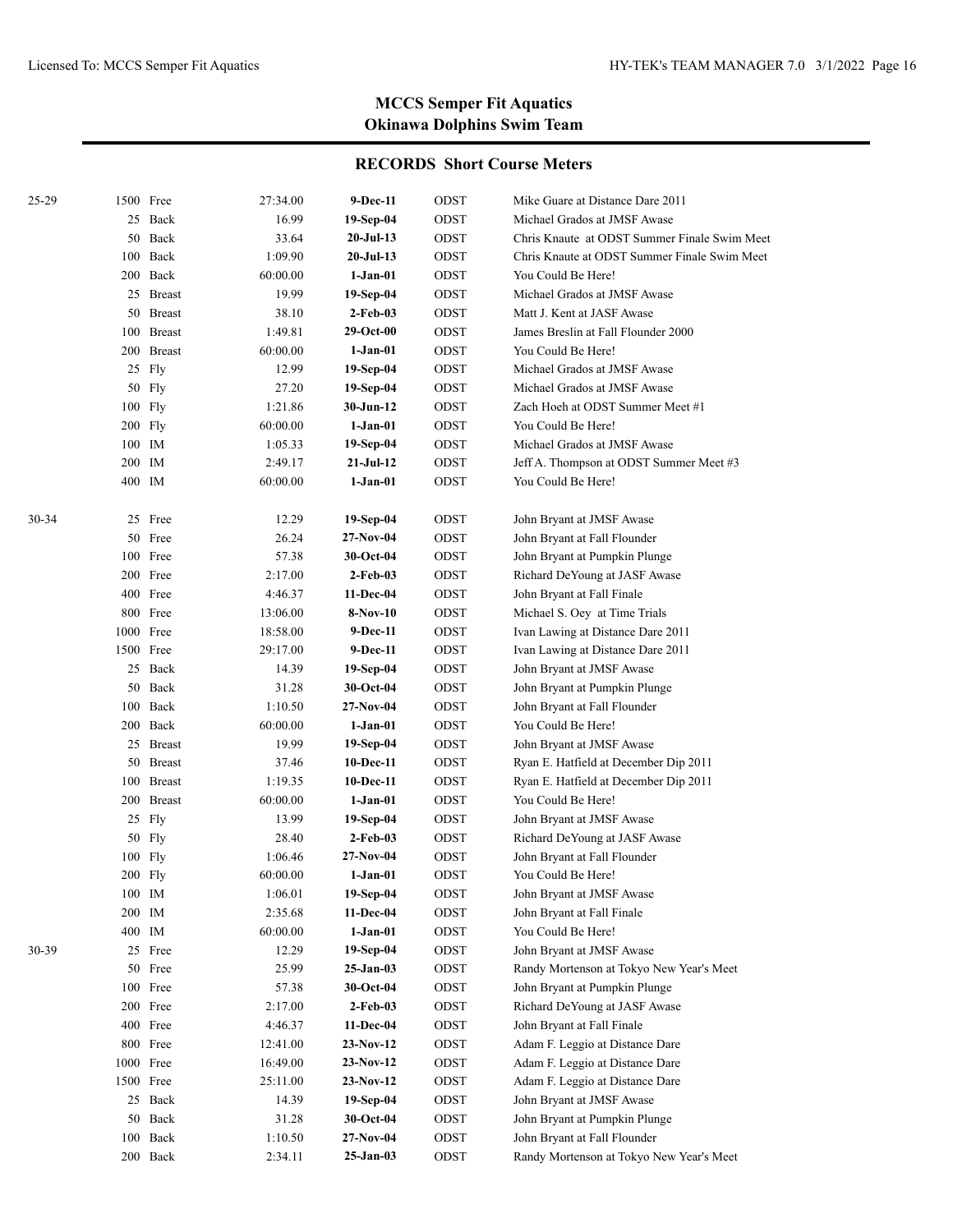| 30-39 |              | 25 Breast        | 19.99      | 19-Sep-04       | ODST | John Bryant at JMSF Awase                                    |
|-------|--------------|------------------|------------|-----------------|------|--------------------------------------------------------------|
|       |              | 50 Breast        | 37.04      | 21-Jul-09       | ODST | Jason Bunch at Summer Finale Swim Meet                       |
|       |              | 100 Breast       | 1:19.35    | 10-Dec-11       | ODST | Ryan E. Hatfield at December Dip 2011                        |
|       |              | 200 Breast       | 1:39:00.00 | 1-Jan-04        | ODST | You Could Be Here!                                           |
|       |              | 25 Fly           | 13.99      | 19-Sep-04       | ODST | John Bryant at JMSF Awase                                    |
|       |              | 50 Fly           | 28.40      | 2-Feb-03        | ODST | Richard DeYoung at JASF Awase                                |
|       |              | 100 Fly          | 1:06.46    | $27-Nov-04$     | ODST | John Bryant at Fall Flounder                                 |
|       |              | 200 Fly          | 1:39:00.00 | 1-Jan-04        | ODST | You Could Be Here!                                           |
|       |              | 25 IM            | 18.28      | $27-Nov-04$     | ODST | John Bryant at Fall Flounder                                 |
|       |              | $100$ $\,$ IM    | 1:06.01    | $19-Sep-04$     | ODST | John Bryant at JMSF Awase                                    |
|       | 200          | IM               | 2:34.22    | 25-Jan-03       | ODST | Randy Mortenson at Tokyo New Year's Meet                     |
|       | 400 IM       |                  | 1:39:00.00 | $1-Jan-04$      | ODST | You Could Be Here!                                           |
|       |              | 100 Free Relay   | 1:39:00.00 | $1-Jan-04$      | ODST | You Could Be Here!                                           |
|       |              | 200 Free Relay   | 1:39:00.00 | $1-Jan-04$      | ODST | You Could Be Here!                                           |
|       |              | 400 Free Relay   | 1:39:00.00 | $1-Jan-04$      | ODST | You Could Be Here!                                           |
|       | 800          | Free Relay       | 1:39:00.00 | $1-Jan-04$      | ODST | You Could Be Here!                                           |
|       | 100          | Medley Relay     | 1:39:00.00 | 1-Jan-04        | ODST | You Could Be Here!                                           |
|       | 200          | Medley Relay     | 1:39:00.00 | $1-Jan-04$      | ODST | You Could Be Here!                                           |
|       |              | 400 Medley Relay | 1:39:00.00 | 1-Jan-04        | ODST | You Could Be Here!                                           |
|       |              |                  |            |                 |      |                                                              |
| 35-39 |              | 25 Free          | 13.07      | 29-Oct-00       | ODST | Greg Napoli at Fall Flounder 2000                            |
|       |              | 50 Free          | 25.99      | $25-Jan-03$     | ODST | Randy Mortenson at Tokyo New Year's Meet                     |
|       |              | 100 Free         | 58.50      | 25-Jan-03       | ODST | Randy Mortensonat Tokyo New Year's Meet                      |
|       |              | 200 Free         | 2:25.14    | $17-Nov-07$     | ODST | Travis L. Butts at Perky Turkey Tumble Swim Meet             |
|       |              | 400 Free         | 5:17.75    | $25-Nov-03$     | ODST | Steve Hazlett at Fall Flounder                               |
|       |              | 800 Free         | 12:41.00   | $23-Nov-12$     | ODST | Adam F. Leggio at Distance Dare                              |
|       | 1000 Free    |                  | 16:49.00   | $23-Nov-12$     | ODST | Adam F. Leggio at Distance Dare                              |
|       | 1500 Free    |                  | 25:11.00   | $23-Nov-12$     | ODST | Adam F. Leggio at Distance Dare                              |
|       |              | 25 Back          | 1:00.00    | $1-Jan-01$      | ODST | You Could Be Here!                                           |
|       | 50           | Back             | 33.33      | $29-Oct-02$     | ODST | Randy Mortenson at Pumpkin Plunge                            |
|       | 100          | Back             | 2:00.88    | 6-Dec-08        | ODST | Kenneth E. Newlon at ODST Holiday Hurrah Swim Meet           |
|       |              | 200 Back         | 2:34.11    | 25-Jan-03       | ODST | Randy Mortenson at Tokyo New Year's Meet                     |
|       |              | 25 Breast        | 1:00.00    | 1-Jan-01        | ODST | You Could Be Here!                                           |
|       | 50           | <b>Breast</b>    | 38.58      | $29-Oct-02$     | ODST | Randy Mortenson at Pumpkin Plunge                            |
|       | 100          | <b>Breast</b>    | 1:24.14    | 22-Jun-10       | ODST | Jason Snyder at ODST Meet Foster 50m, 25m Course             |
|       |              | 200 Breast       | 60:00.00   | $1-Jan-01$      | ODST | You Could Be Here!                                           |
|       |              | 25 Fly           | 15.58      | 4-Nov-06        | ODST | James Oberman at JSS Kansai and ODST Masters Friendship Meet |
|       |              | 50 Fly           | 28.90      | 31-Oct-09       | ODST | Jeremy Mount at 2009 Spooky Splash Swim Meet                 |
|       |              | 100 Fly          | 60:00.00   | $1-Jan-01$      | ODST | You Could Be Here!                                           |
|       |              | 200 Fly          | 60:00.00   | $1-Jan-01$      | ODST | You Could Be Here!                                           |
|       |              | 100 IM           | 1:16.09    | $22-Jun-10$     | ODST | Jason Snyder at ODST Meet Foster 50m, 25m Course             |
|       | $200\;\;$ IM |                  | 2:34.22    | $25-Jan-03$     | ODST | Randy Mortenson at Tokyo New Year's Meet                     |
|       | 400 IM       |                  | 60:00.00   | $1-Jan-01$      | ODST | You Could Be Here!                                           |
| 40-44 |              | 25 Free          | 12.09      | 6-Sep-98        | ODST | John Murray at MASTERS 9/98                                  |
|       |              | 50 Free          | 27.15      | $1-Nov-14$      | ODST | Brian Hutcherson at ODST Fall Meet #1                        |
|       |              | 100 Free         | 1:01.56    | $1-Nov-14$      | ODST | Brian Hutcherson at ODST Fall Meet #1                        |
|       |              | 200 Free         | 2:17.51    | $20$ -Jan- $02$ | ODST | Colin Chinn at 2002 New Year Masters Meet                    |
|       |              | 400 Free         | 4:55.56    | 19-May-02       | ODST | Colin Chinn at JMSF Urasoe SC                                |
|       |              | 800 Free         | 11:50.00   | $23-Nov-12$     | ODST | Paul A. Smith at Distance Dare                               |
|       |              | 1000 Free        | 14:54.00   | $23-Nov-12$     | ODST | Paul A. Smith at Distance Dare                               |
|       |              | 1500 Free        | 22:01.00   | $23-Nov-12$     | ODST | Paul A. Smith at Distance Dare                               |
|       |              |                  |            |                 |      |                                                              |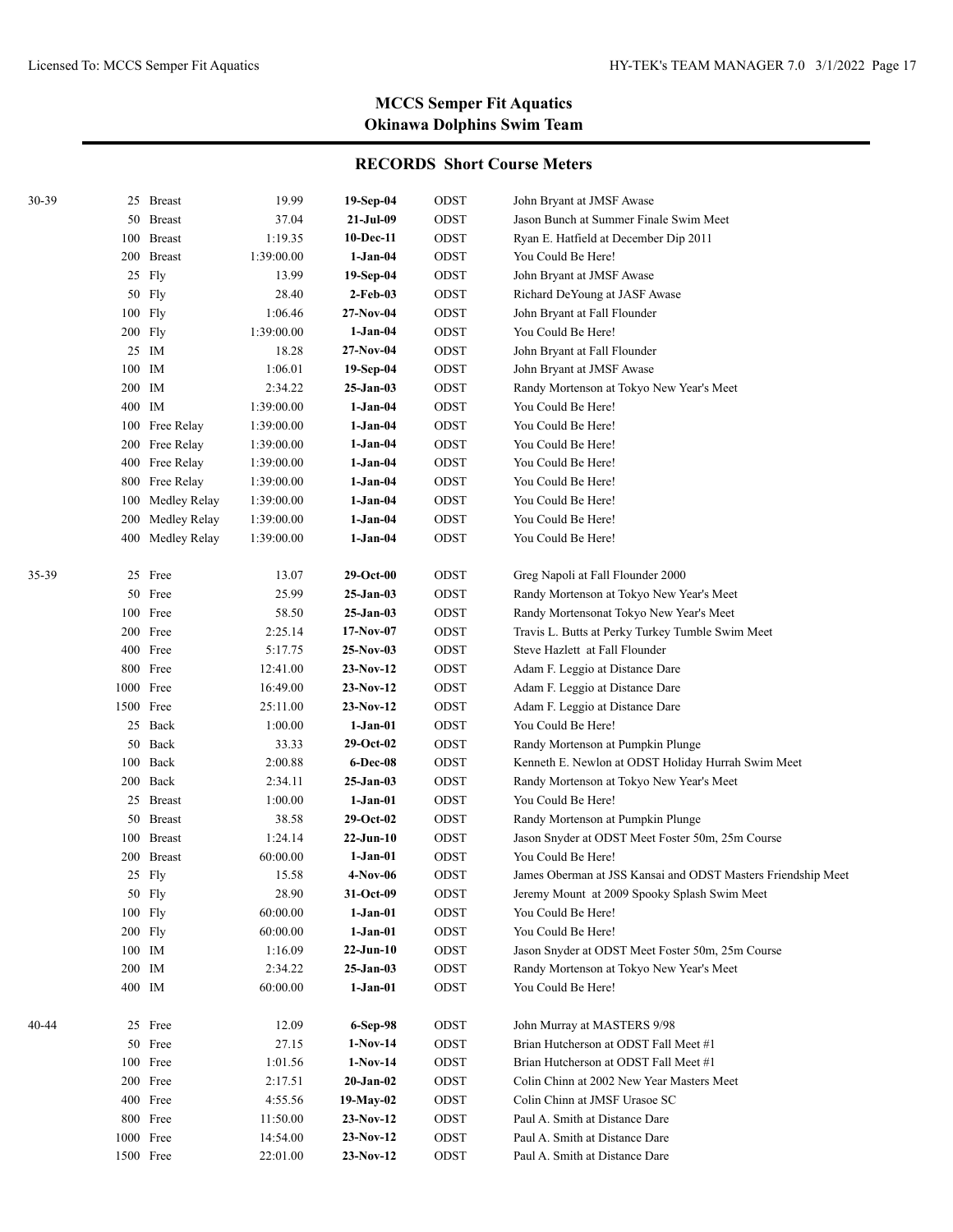| 40-44 |        | 25 Back          | 15.89      | 6-Sep-98     | ODST | John Murray at MASTERS 9/98                                |
|-------|--------|------------------|------------|--------------|------|------------------------------------------------------------|
|       | 50     | Back             | 34.31      | 21-Nov-98    | ODST | John Murray at ODST Pentathlon '98                         |
|       | 100    | Back             | 1:25.78    | 20-Nov-99    | ODST | Colin Chinn<br>at 1999 Fall Distance                       |
|       |        | 200 Back         | 60:00.00   | 1-Jan-01     | ODST | You Could Be Here!                                         |
|       | 25     | <b>Breast</b>    | 16.99      | 6-Sep-98     | ODST | Colin Chinn at MASTERS 9/98                                |
|       |        | 50 Breast        | 34.42      | $17-Nov-07$  | ODST | Wesley P. Hallman at Perky Turkey Tumble Swim Meet         |
|       | 100    | <b>Breast</b>    | 1:15.70    | $17-Nov-07$  | ODST | Wesley P. Hallman at Perky Turkey Tumble Swim Meet         |
|       |        | 200 Breast       | 3:25.44    | 22-Nov-13    | ODST | Robert Blake<br>at Tigersharks Invitational Swim Meet 2013 |
|       | 25     | Fly              | 13.80      | 6-Sep-98     | ODST | John Murray at MASTERS 9/98                                |
|       | 50     | Fly              | 30.03      | $6$ -Dec-14  | ODST | Brian Hutcherson at ODST Fall Meet #3 - The December Dip   |
|       | 100    | Fly              | 1:18.70    | 20-Nov-99    | ODST | George Novinger at 1999 Fall Distance                      |
|       |        | 200 Fly          | 60:00.00   | 1-Jan-01     | ODST | You Could Be Here!                                         |
|       |        | 100 IM           | 1:11.22    | 8-Dec-07     | ODST | Wesley P. Hallman at Holiday Hurrah Swim Meet              |
|       | 200    | IM               | 2:47.16    | 24-Oct-99    | ODST | John Murray at FALL '99 Pentathlon                         |
|       | 400 IM |                  | 60:00.00   | $1-Jan-01$   | ODST | You Could Be Here!                                         |
| 40-49 | 25     | Free             | 12.09      | 6-Sep-98     | ODST | John Murray at MASTERS 9/98                                |
|       |        | 50 Free          | 26.94      | $20-Apr-14$  | ODST | Clark D. Ledger at JSS Urasoe                              |
|       |        | 100 Free         | 1:00.16    | 15-Nov-14    | ODST | Clark D. Ledger at Fall Flounder                           |
|       |        | 200 Free         | 2:14.40    | 6-Dec-14     | ODST | Clark Ledger at December Dip                               |
|       |        | 400 Free         | 4:55.56    | $19-May-02$  | ODST | Colin Chinn at JMSF Urasoe SC                              |
|       |        | 800 Free         | 10:20.00   | 28-Nov-14    | ODST | Clark D. Ledger at Distance Dare                           |
|       |        | 1000 Free        | 14:19.00   | $1-Jan-00$   | ODST | Colin Chinn                                                |
|       |        | 1500 Free        | 22:01.00   | 23-Nov-12    | ODST | Paul A. Smith at Distance Dare                             |
|       |        | 25 Back          | 15.89      | 1-Jan-98     | ODST | John Murray                                                |
|       | 50     | Back             | 34.20      | $27-Oct-12$  | ODST | David Ingebretsen at ODST Meet #1                          |
|       |        | 100 Back         | 1:17.22    | 14-Nov-20    | ODST | Terry Vogler at November Nautique Swim Meet                |
|       |        | 200 Back         | 2:49.78    | 27-Feb-21    | ODST | Terry Vogler at ODST Swim Meet                             |
|       |        | 25 Breast        | 16.98      | 28-Jun-14    | ODST | Clark D. Ledger at ODST Summer Meet #1                     |
|       | 50     | <b>Breast</b>    | 34.42      | $17-Nov-07$  | ODST | Wesley P. Hallman at Perky Turkey Tumble Swim Meet         |
|       |        | 100 Breast       | 1:15.70    | $17-Nov-07$  | ODST | Wesley P. Hallman at Perky Turkey Tumble Swim Meet         |
|       |        | 200 Breast       | 3:08.18    | 27-Feb-21    | ODST | Terry Vogler at ODST Swim Meet                             |
|       |        | 25 Fly           | 13.50      | $21-Sep-14$  | ODST | Clark D. Ledger at JMF Onoyama                             |
|       | 50     | Fly              | 29.73      | 14-Sep-14    | ODST | Clark D. Ledger at JSS                                     |
|       |        | 100 Fly          | 1:09.45    | 14-Sep-14    | ODST | Clark D. Ledger at JSS                                     |
|       |        | 200 Fly          | 1:39:00.00 | $1-Jan-04$   | ODST | You Could Be Here!                                         |
|       |        | 25 IM            | 20.26      | $21-Jul-09$  | ODST | Steven Clancy at Summer Finale Swim Meet                   |
|       |        | 100 IM           | 1:09.26    | $21-Sep-14$  | ODST | Clark D. Ledger at JMF Onoyama                             |
|       |        | 200 IM           | 2:39.90    | $10$ -Dec-11 | ODST | David Ingebretsen at December Dip 2011                     |
|       |        | 400 IM           | 1:39:00.00 | 1-Jan-04     | ODST | You Could Be Here!                                         |
|       |        | 100 Free Relay   | 1:39:00.00 | $1-Jan-04$   | ODST | You Could Be Here!                                         |
|       |        | 200 Free Relay   | 1:39:00.00 | $1-Jan-04$   | ODST | You Could Be Here!                                         |
|       |        | 400 Free Relay   | 1:39:00.00 | $1-Jan-04$   | ODST | You Could Be Here!                                         |
|       | 800    | Free Relay       | 1:39:00.00 | $1-Jan-04$   | ODST | You Could Be Here!                                         |
|       | 100    | Medley Relay     | 1:39:00.00 | $1-Jan-04$   | ODST | You Could Be Here!                                         |
|       | 200    | Medley Relay     | 1:39:00.00 | $1-Jan-04$   | ODST | You Could Be Here!                                         |
|       |        | 400 Medley Relay | 1:39:00.00 | $1-Jan-04$   | ODST | You Could Be Here!                                         |
| 45-49 |        | 25 Free          | 12.55      | 18-May-14    | ODST | Clark D. Ledger at JMF Masters Urasoe                      |
|       |        | 50 Free          | 26.94      | $20-Apr-14$  | ODST | Clark D. Ledger at JSS Urasoe                              |
|       |        | 100 Free         | 1:00.16    | $15-Nov-14$  | ODST | Clark D. Ledger at Fall Flounder                           |
|       |        | 200 Free         | 2:18.09    | $1-Nov-14$   | ODST | Clark D. Ledger at ODST Meet #1                            |
|       |        | 400 Free         | 5:20.00    | $9-Aug-14$   | ODST | Clark D. Ledger at DDR                                     |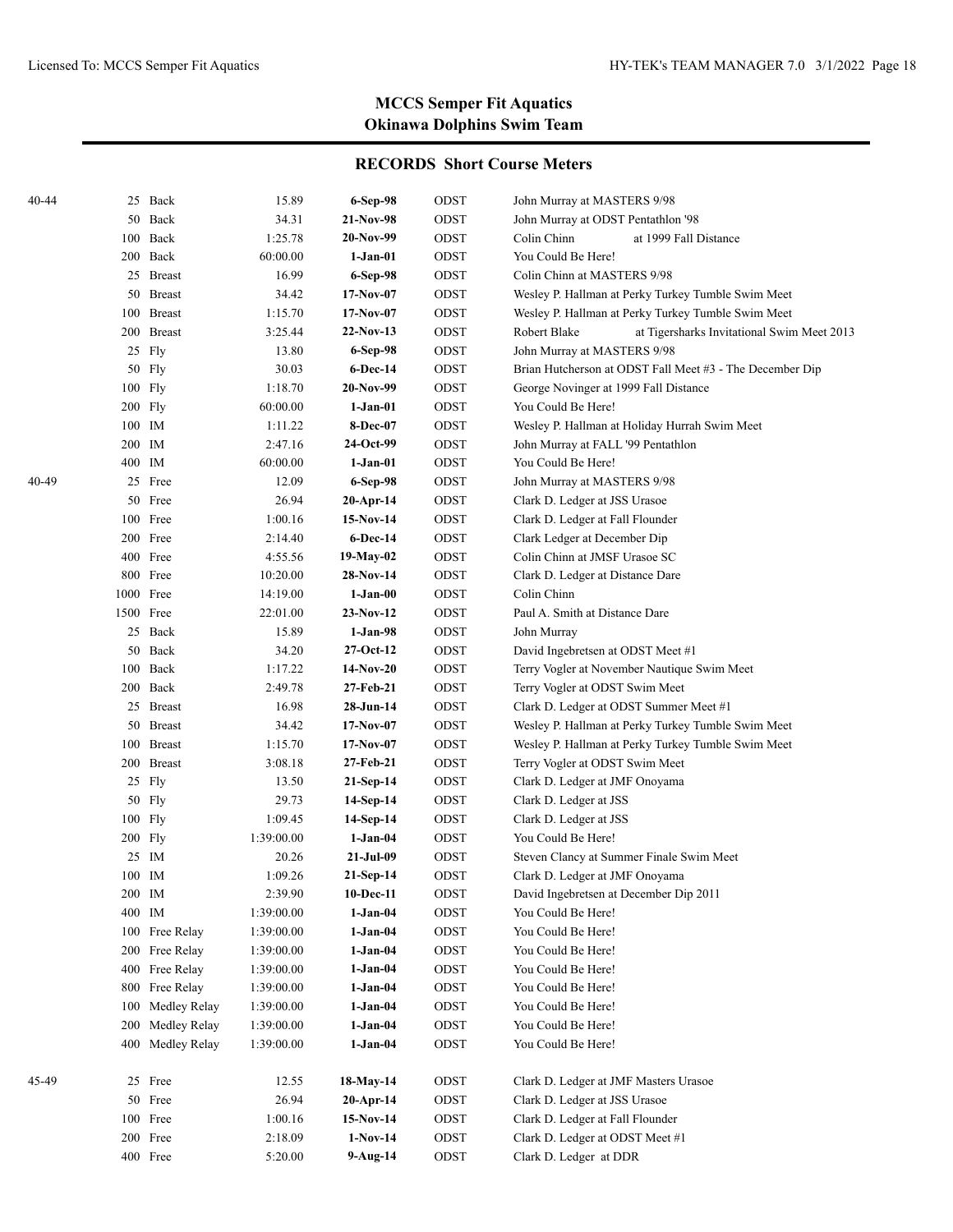| 45-49 |           | 800 Free   | 10:20.00 | 28-Nov-14       | ODST | Clark D. Ledger at Distance Dare                          |
|-------|-----------|------------|----------|-----------------|------|-----------------------------------------------------------|
|       | 1000 Free |            | 60:00.00 | $1-Jan-01$      | ODST | You Could Be Here!                                        |
|       | 1500 Free |            | 22:47.00 | 28-Nov-14       | ODST | Clark D. Ledger at Distance Dare                          |
|       |           | 25 Back    | 60:00.00 | 1-Jan-01        | ODST | You Could Be Here!                                        |
|       |           | 50 Back    | 34.20    | 27-Oct-12       | ODST | David Ingebretsen at ODST Meet #1                         |
|       |           | 100 Back   | 1:17.22  | 14-Nov-20       | ODST | November Nautique<br>Terry Vogler                         |
|       |           | 200 Back   | 60:00.00 | $1-Jan-01$      | ODST | You Could Be Here!                                        |
|       |           | 25 Breast  | 16.98    | 28-Jun-14       | ODST | Clark D. Ledger at ODST Summer Meet #1                    |
|       |           | 50 Breast  | 35.73    | 6-Dec-14        | ODST | Clark D. Ledger at ODST Winter Meet #3                    |
|       |           | 100 Breast | 1:17.67  | 21-Nov-14       | ODST | Clark D. Ledger at Tigersharks Invitational Swim Meet     |
|       |           | 200 Breast | 60:00.00 | 1-Jan-01        | ODST | You Could Be Here!                                        |
|       |           | 25 Fly     | 13.50    | 21-Sep-14       | ODST | Clark D. Ledger at JMF Onoyama                            |
|       |           | 50 Fly     | 29.73    | 14-Sep-14       | ODST | Clark D. Ledger at JSS                                    |
|       | 100 Fly   |            | 1:09.45  | 14-Sep-14       | ODST | Clark D. Ledger at JSS                                    |
|       | 200 Fly   |            | 60:00.00 | $1-Jan-01$      | ODST | You Could Be Here!                                        |
|       | 100 IM    |            | 1:09.26  | 21-Sep-14       | ODST | Clark D. Ledger at JMF Onoyama                            |
|       | 200 IM    |            | 2:39.90  | 10-Dec-11       | ODST | David Ingebretsen at December Dip 2011                    |
|       | 400 IM    |            | 60:00.00 | 1-Jan-01        | ODST | You Could Be Here!                                        |
|       |           |            |          |                 |      |                                                           |
| 50-54 |           | 25 Free    | 13.02    | 19-May-13       | ODST | David Ingebretsen at Masters Urasoe                       |
|       |           | 50 Free    | 27.12    | <b>6-Dec-14</b> | ODST | Clark D. Ledger at ODST Fall Meet #3 - The December Dip   |
|       |           | 100 Free   | 1:00.16  | $15-Nov-14$     | ODST | Clark D. Ledger at ODST Fall Meet #2                      |
|       |           | 200 Free   | 2:14.40  | 6-Dec-14        | ODST | Clark D. Ledger at ODST Fall Meet #3 - The December Dip   |
|       |           | 400 Free   | 4:58.68  | 27-Jun-15       | ODST | Clark D. Ledger at Summer Meet #1                         |
|       |           | 800 Free   | 13:45.50 | 26-Mar-10       | ODST | Mat Luebbers III at Times                                 |
|       | 1000 Free |            | 17:35.00 | 9-Dec-11        | ODST | Mat Luebbers III at Distance Dare 2011                    |
|       | 1500 Free |            | 26:37.00 | 9-Dec-11        | ODST | Mat Luebbers III at Distance Dare 2011                    |
|       |           | 25 Back    | 15.66    | 18-May-14       | ODST | David Ingebretsen at JMF Masters Urasoe                   |
|       |           | 50 Back    | 33.92    | <b>6-Dec-14</b> | ODST | David Ingebretsen at ODST Fall Meet #3 - The December Dip |
|       |           | 100 Back   | 1:19.12  | 28-Jun-14       | ODST | David Ingebretsen at ODST Summer Meet #1                  |
|       |           | 200 Back   | 2:56.39  | 19-Jul-14       | ODST | David Ingebretsen at ODST Summer Meet #3                  |
|       |           | 25 Breast  | 16.43    | 17-May-15       | ODST | David Ingebretsen at JMF Masters Urasoe                   |
|       |           | 50 Breast  | 35.59    | 19-Apr-15       | ODST | Clark D. Ledger at JSS Awase                              |
|       |           | 100 Breast | 1:20.94  | <b>6-Dec-14</b> | ODST | David Ingebretsen at ODST Fall Meet #3 - The December Dip |
|       |           | 200 Breast | 3:09.34  | 27-Jun-15       | ODST | David Ingebretsen at Summer Meet #1                       |
|       |           | 25 Fly     | 14.50    | 27-Jun-15       | ODST | Clark D. Ledger at Summer Meet #1                         |
|       |           | 50 Fly     | 30.05    | 14-Jun-15       | ODST | Clark D. Ledger at JSS Urasoe                             |
|       | 100 Fly   |            | 1:11.39  | $2-Nov-13$      | ODST | David Ingebretsen at Fall Flounder                        |
|       | 200 Fly   |            | 60:00.00 | 1-Jan-01        | ODST | You Could Be Here!                                        |
|       | 100 IM    |            | 1:11.56  | $17-May-15$     | ODST | Clark D. Ledger at JMF Masters Urasoe                     |
|       | 200 IM    |            | 2:43.24  | $20-Jul-13$     | ODST | David Ingebretsen at ODST Summer Finale Swim Meet         |
|       | 400 IM    |            | 60:00.00 | $1-Jan-01$      | ODST | You Could Be Here!                                        |
| 50-59 |           | 25 Free    | 13.02    | 19-May-13       | ODST | David Ingebretsen at Masters Urasoe                       |
|       |           | 50 Free    | 27.53    | $21-Sep-14$     | ODST | David Ingebretsen at JMF Onoyama                          |
|       |           | 100 Free   | 1:00.16  | $15-Nov-14$     | ODST | Clark D. Ledger at ODST Fall Meet #2 - The Fall Flounder  |
|       |           | 200 Free   | 2:14.40  | $6$ -Dec-14     | ODST | Clark D. Ledger at ODST Fall Meet #3 - The December Dip   |
|       |           | 400 Free   | 5:53.90  | $20-May-12$     | ODST | Mat Luebbers at Okinawa Masters Swim Meet                 |
|       |           | 800 Free   | 13:45.50 | 26-Mar-10       | ODST | Mat Luebbers at Times                                     |
|       |           | 1000 Free  | 17:35.00 | 9-Dec-11        | ODST | Mat Luebbers at Distance Dare 2011                        |
|       | 1500 Free |            | 26:37.00 | 9-Dec-11        | ODST | Mat Luebbers at Distance Dare 2011                        |
|       |           | 25 Back    | 15.66    | 18-May-14       | ODST | David Ingebretsen at JMF Masters Urasoe                   |
|       |           | 50 Back    | 34.92    | $12-Jul-14$     | ODST | David Ingebretsen at ODST Summer Meet #2                  |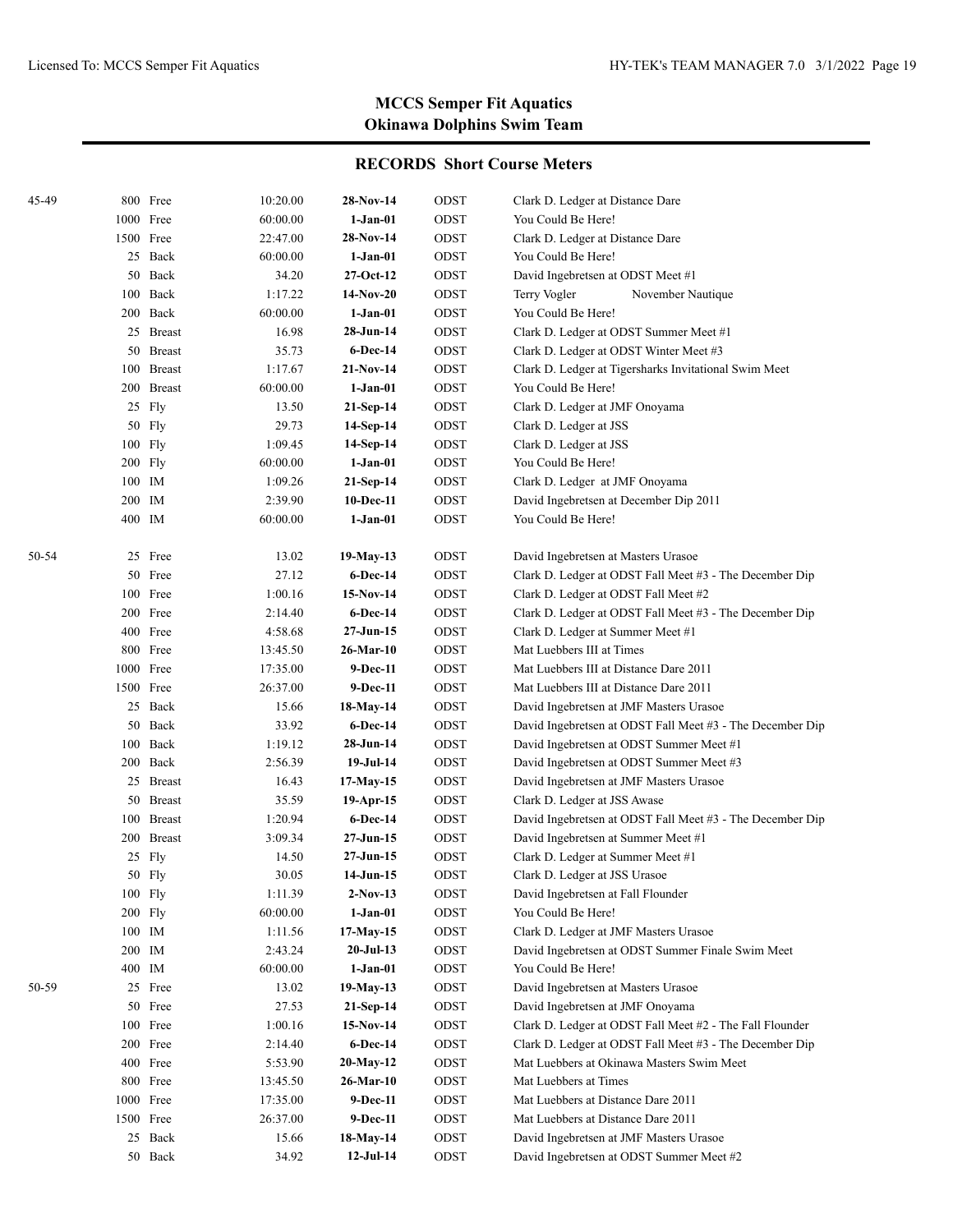| 50-59 |           | 100 Back   | 1:19.12  | 28-Jun-14   | ODST        | David Ingebretsen at ODST Summer Meet #1          |
|-------|-----------|------------|----------|-------------|-------------|---------------------------------------------------|
|       |           | 200 Back   | 2:56.39  | 19-Jul-14   | ODST        | David Ingebretsen at ODST Summer Meet #3          |
|       |           | 25 Breast  | 16.89    | 18-May-14   | ODST        | David Ingebretsen at JMF Masters Urasoe           |
|       |           | 50 Breast  | 37.85    | 19-Jul-14   | ODST        | David Ingebretsen at ODST Summer Meet #3          |
|       |           | 100 Breast | 1:24.77  | $28-Jun-14$ | ODST        | David Ingebretsen at ODST Summer Meet #1          |
|       |           | 200 Breast | 3:50.59  | 5-Nov-11    | ODST        | Mat Luebbers at Fall Flounder 2011                |
|       |           | 25 Fly     | 14.72    | 19-May-13   | ODST        | David Ingebretsen at Masters Urasoe               |
|       |           | 50 Fly     | 31.06    | 21-Sep-14   | ODST        | David Ingebretsen at JMF Onoyama                  |
|       |           | 100 Fly    | 1:11.39  | $2-Nov-13$  | ODST        | David Ingebretsen at Fall Flounder                |
|       |           | 200 Fly    | 60:00.00 | $1-Jan-01$  | ODST        | You Could Be Here!                                |
|       |           | 25 IM      | 60:00.00 | $1-Jan-01$  | ODST        | You Could Be Here!                                |
|       | 100 IM    |            | 1:12.25  | 7-Dec-13    | ODST        | David Ingebretsen at Season Finale Swim Meet      |
|       | 200 IM    |            | 2:43.24  | $20-Jul-13$ | ODST        | David Ingebretsen at ODST Summer Finale Swim Meet |
|       | 400 IM    |            | 60:00.00 | $1-Jan-01$  | ODST        | You Could Be Here!                                |
|       |           |            |          |             |             |                                                   |
| 55-59 |           | 25 Free    | 60:00.00 | $1-Jan-01$  | ODST        | You Could Be Here!                                |
|       |           | 50 Free    | 60:00.00 | $1-Jan-01$  | ODST        | You Could Be Here!                                |
|       |           | 100 Free   | 60:00.00 | 1-Jan-01    | ODST        | You Could Be Here!                                |
|       |           | 200 Free   | 60:00.00 | 1-Jan-01    | ODST        | You Could Be Here!                                |
|       |           | 400 Free   | 7:50.00  | $3-Dec-10$  | ODST        | John LaBanc at ODST Distance Dare Foster 25m      |
|       |           | 800 Free   | 15:45.00 | 3-Dec-10    | ODST        | John LaBanc at ODST Distance Dare Foster 25m      |
|       |           | 1000 Free  | 24:47.00 | $23-Nov-12$ | ODST        | Randal B. Craft at Distance Dare                  |
|       |           | 1500 Free  | 29:34.00 | $3-Dec-10$  | ODST        | John LaBanc at ODST Distance Dare Foster 25m      |
|       |           | 25 Back    | 60:00.00 | $1-Jan-01$  | ODST        | You Could Be Here!                                |
|       |           | 50 Back    | 60:00.00 | $1-Jan-01$  | ODST        | You Could Be Here!                                |
|       |           | 100 Back   | 60:00.00 | $1-Jan-01$  | ODST        | You Could Be Here!                                |
|       |           | 200 Back   | 60:00.00 | $1-Jan-01$  | ODST        | You Could Be Here!                                |
|       |           | 25 Breast  | 60:00.00 | $1-Jan-01$  | <b>ODST</b> | You Could Be Here!                                |
|       |           | 50 Breast  | 53.59    | $22-Nov-16$ | <b>ODST</b> | Mat Luebbers                                      |
|       |           | 100 Breast | 1:49.36  | $22-Nov-16$ | <b>ODST</b> | Mat Luebbers                                      |
|       |           | 200 Breast | 60:00.00 | $1-Jan-01$  | <b>ODST</b> | You Could Be Here!                                |
|       |           | 25 Fly     | 60:00.00 | $1-Jan-01$  | <b>ODST</b> | You Could Be Here!                                |
|       |           | 50 Fly     | 60:00.00 | $1-Jan-01$  | ODST        | You Could Be Here!                                |
|       |           | 100 Fly    | 60:00.00 | $1-Jan-01$  | ODST        | You Could Be Here!                                |
|       |           | 200 Fly    | 60:00.00 | 1-Jan-01    | ODST        | You Could Be Here!                                |
|       |           | 25 IM      | 60:00.00 | 1-Jan-01    | ODST        | You Could Be Here!                                |
|       | 100 IM    |            | 60:00.00 | 1-Jan-01    | ODST        | You Could Be Here!                                |
|       | 200 IM    |            | 60:00.00 | $1-Jan-01$  | $\rm{ODST}$ | You Could Be Here!                                |
|       | 400 IM    |            | 60:00.00 | $1-Jan-01$  | ODST        | You Could Be Here!                                |
|       |           |            |          |             |             |                                                   |
| 60-64 |           | 25 Free    | 60:00.00 | $1-Jan-01$  | ODST        | You Could Be Here!                                |
|       |           | 50 Free    | 60:00.00 | $1-Jan-01$  | ODST        | You Could Be Here!                                |
|       |           | 100 Free   | 60:00.00 | $1-Jan-01$  | ODST        | You Could Be Here!                                |
|       |           | 200 Free   | 60:00.00 | $1-Jan-01$  | ODST        | You Could Be Here!                                |
|       |           | 400 Free   | 13:45.00 | $27-Nov-15$ | ODST        | Don Deeter at Distance Dare                       |
|       |           | 800 Free   | 27:49.00 | $27-Nov-15$ | ODST        | Don Deeter at Distance Dare                       |
|       |           | 1000 Free  | 60:00.00 | $1-Jan-01$  | ODST        | You Could Be Here!                                |
|       | 1500 Free |            | 53:28.00 | $27-Nov-15$ | ODST        | Don Deeter at Distance Dare                       |
|       |           | 25 Back    | 60:00.00 | $1-Jan-01$  | ODST        | You Could Be Here!                                |
|       |           | 50 Back    | 60:00.00 | $1-Jan-01$  | ODST        | You Could Be Here!                                |
|       |           | 100 Back   | 60:00.00 | $1-Jan-01$  | ODST        | You Could Be Here!                                |
|       |           | 200 Back   | 60:00.00 | $1-Jan-01$  | ODST        | You Could Be Here!                                |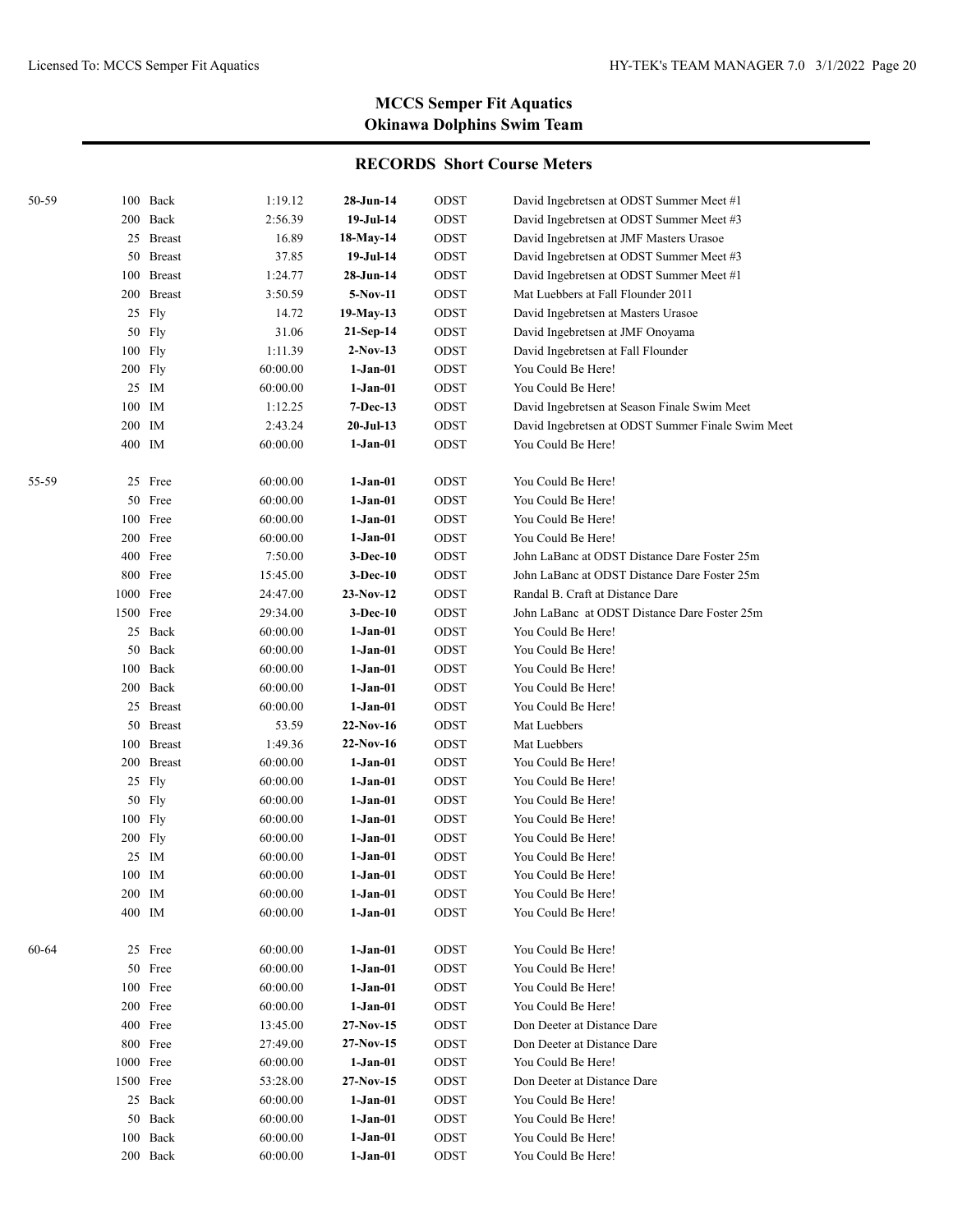| 60-64 |           | 25 Breast     | 60:00.00 | $1-Jan-01$ | ODST        | You Could Be Here! |
|-------|-----------|---------------|----------|------------|-------------|--------------------|
|       | 50        | <b>Breast</b> | 60:00.00 | $1-Jan-01$ | ODST        | You Could Be Here! |
|       | 100       | <b>Breast</b> | 60:00.00 | $1-Jan-01$ | ODST        | You Could Be Here! |
|       | 200       | <b>Breast</b> | 60:00.00 | $1-Jan-01$ | ODST        | You Could Be Here! |
|       |           | 25 Fly        | 60:00.00 | 1-Jan-01   | ODST        | You Could Be Here! |
|       |           | 50 Fly        | 60:00.00 | $1-Jan-01$ | ODST        | You Could Be Here! |
|       | 100       | Fly           | 60:00.00 | $1-Jan-01$ | ODST        | You Could Be Here! |
|       | 200       | Fly           | 60:00.00 | $1-Jan-01$ | ODST        | You Could Be Here! |
|       |           | 25 IM         | 60:00.00 | $1-Jan-01$ | ODST        | You Could Be Here! |
|       | 100 IM    |               | 60:00.00 | $1-Jan-01$ | ODST        | You Could Be Here! |
|       | 200 IM    |               | 60:00.00 | 1-Jan-01   | ODST        | You Could Be Here! |
|       | 400 IM    |               | 60:00.00 | 1-Jan-01   | ODST        | You Could Be Here! |
| 60-69 |           | 25 Free       | 60:00.00 | $1-Jan-01$ | ODST        | You Could Be Here! |
|       |           | 50 Free       | 60:00.00 | $1-Jan-01$ | ODST        | You Could Be Here! |
|       |           | 100 Free      | 60:00.00 | $1-Jan-01$ | ODST        | You Could Be Here! |
|       |           | 200 Free      | 60:00.00 | $1-Jan-01$ | ODST        | You Could Be Here! |
|       |           | 400 Free      | 60:00.00 | $1-Jan-01$ | ODST        | You Could Be Here! |
|       |           | 800 Free      | 60:00.00 | $1-Jan-01$ | ODST        | You Could Be Here! |
|       | 1000 Free |               | 60:00.00 | 1-Jan-01   | ODST        | You Could Be Here! |
|       | 1500 Free |               | 60:00.00 | 1-Jan-01   | <b>ODST</b> | You Could Be Here! |
|       |           | 25 Back       | 60:00.00 | $1-Jan-01$ | ODST        | You Could Be Here! |
|       |           | 50 Back       | 60:00.00 | $1-Jan-01$ | ODST        | You Could Be Here! |
|       |           | 100 Back      | 60:00.00 | 1-Jan-01   | ODST        | You Could Be Here! |
|       |           | 200 Back      | 60:00.00 | 1-Jan-01   | ODST        | You Could Be Here! |
|       |           | 25 Breast     | 60:00.00 | 1-Jan-01   | ODST        | You Could Be Here! |
|       |           | 50 Breast     | 60:00.00 | 1-Jan-01   | ODST        | You Could Be Here! |
|       | 100       | <b>Breast</b> | 60:00.00 | 1-Jan-01   | ODST        | You Could Be Here! |
|       | 200       | Breast        | 60:00.00 | $1-Jan-01$ | ODST        | You Could Be Here! |
|       |           | 25 Fly        | 60:00.00 | $1-Jan-01$ | ODST        | You Could Be Here! |
|       |           | 50 Fly        | 60:00.00 | 1-Jan-01   | ODST        | You Could Be Here! |
|       | 100 Fly   |               | 60:00.00 | 1-Jan-01   | ODST        | You Could Be Here! |
|       | 200 Fly   |               | 60:00.00 | 1-Jan-01   | ODST        | You Could Be Here! |
|       | 25 IM     |               | 60:00.00 | 1-Jan-01   | ODST        | You Could Be Here! |
|       | 100       | IM            | 60:00.00 | 1-Jan-01   | ODST        | You Could Be Here! |
|       | 200 IM    |               | 60:00.00 | 1-Jan-01   | ODST        | You Could Be Here! |
|       | 400 IM    |               | 60:00.00 | $1-Jan-01$ | ODST        | You Could Be Here! |
|       |           |               |          |            |             |                    |
| 65-69 |           | 25 Free       | 60:00.00 | $1-Jan-01$ | ODST        | You Could Be Here! |
|       |           | 50 Free       | 60:00.00 | $1-Jan-01$ | ODST        | You Could Be Here! |
|       |           | 100 Free      | 60:00.00 | $1-Jan-01$ | ODST        | You Could Be Here! |
|       |           | 200 Free      | 60:00.00 | $1-Jan-01$ | ODST        | You Could Be Here! |
|       |           | 400 Free      | 60:00.00 | $1-Jan-01$ | ODST        | You Could Be Here! |
|       |           | 800 Free      | 60:00.00 | $1-Jan-01$ | ODST        | You Could Be Here! |
|       | 1000 Free |               | 60:00.00 | $1-Jan-01$ | ODST        | You Could Be Here! |
|       | 1500 Free |               | 60:00.00 | $1-Jan-01$ | ODST        | You Could Be Here! |
|       |           | 25 Back       | 60:00.00 | $1-Jan-01$ | ODST        | You Could Be Here! |
|       |           | 50 Back       | 60:00.00 | $1-Jan-01$ | ODST        | You Could Be Here! |
|       |           | 100 Back      | 60:00.00 | $1-Jan-01$ | ODST        | You Could Be Here! |
|       |           | 200 Back      | 60:00.00 | $1-Jan-01$ | ODST        | You Could Be Here! |
|       |           | 25 Breast     | 60:00.00 | $1-Jan-01$ | ODST        | You Could Be Here! |
|       |           | 50 Breast     | 60:00.00 | $1-Jan-01$ | ODST        | You Could Be Here! |
|       |           | 100 Breast    | 60:00.00 | $1-Jan-01$ | ODST        | You Could Be Here! |
|       |           |               |          |            |             |                    |